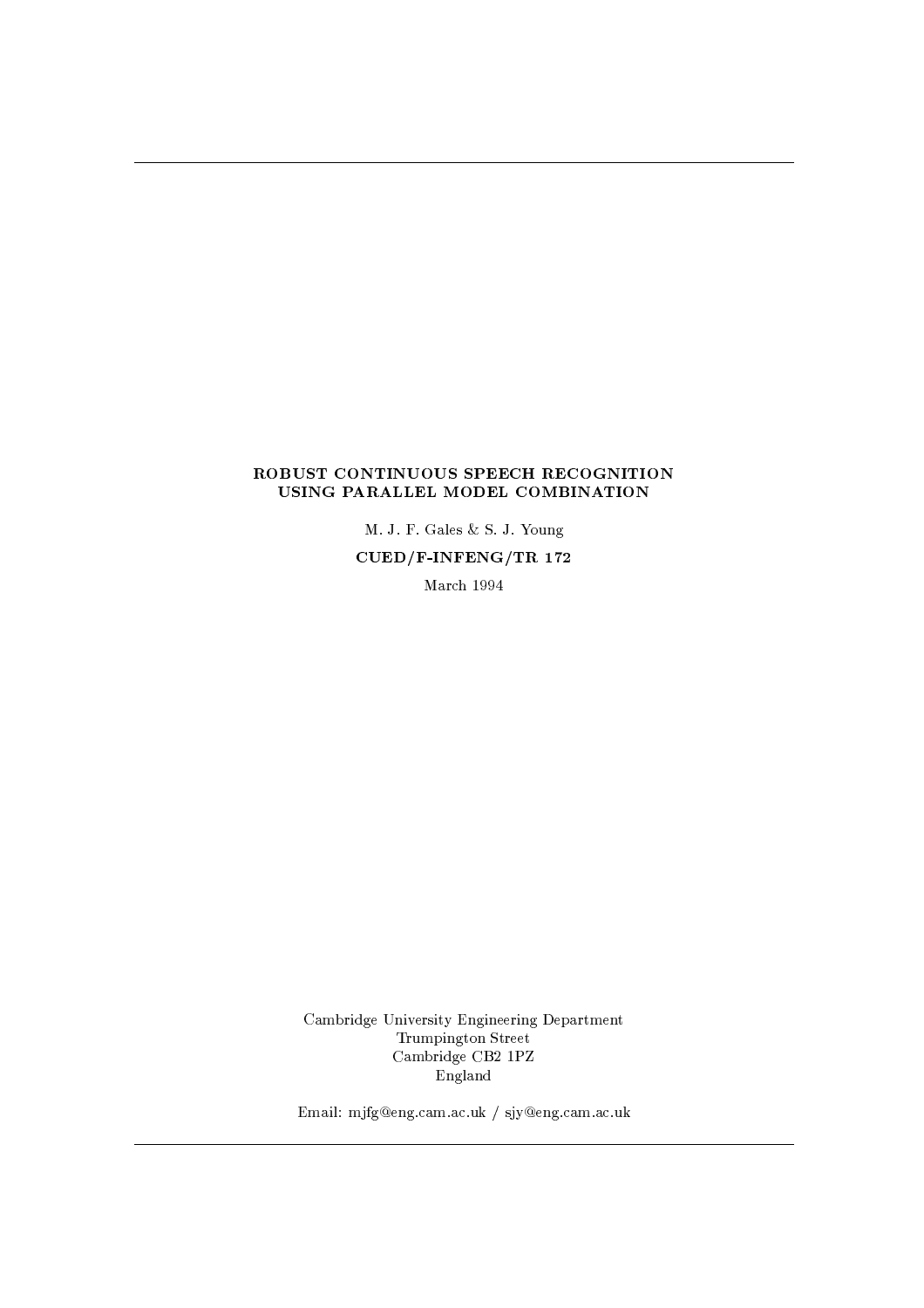## Abstract

This paper addresses the problem of automatic speech recognition in the presence of interfering noise. It focuses on the Parallel Model Combination (PMC) scheme, which has been shown to be a powerful technique for achieving noise robustness. However, most experiments reported on PMC to date have been on small, 10-50 word vocabulary systems. In this paper, PMC is applied to the Resource Management (RM) 1000 word continuous speech recognition task. This reveals compensation requirements not highlighted by the smaller vocabulary tasks, in particular, it is necessary to compensate the differential as well as the static parameters to achieve good recognition performance.

The database used for these experiments was the RM speaker independent task with Lynx helicopter noise from the NOISEX-92 database added. The experiments reported here used the HTK RM recogniser developed at CUED modified to include PMC based compensation for the static, delta and delta-delta parameters. After training on clean speech data, adding noise at 18-20dB signal to noise ratio was found to seriously degrade the performance of the recogniser. However, using PMC the performance was restored to a level comparable with that obtained when training directly in the noise corrupted environment. Additionally, PMC is shown to be robust to convolutional noise for this task.

Keywords: speech recognition, noise compensation, HMM, PMC, Resource Management.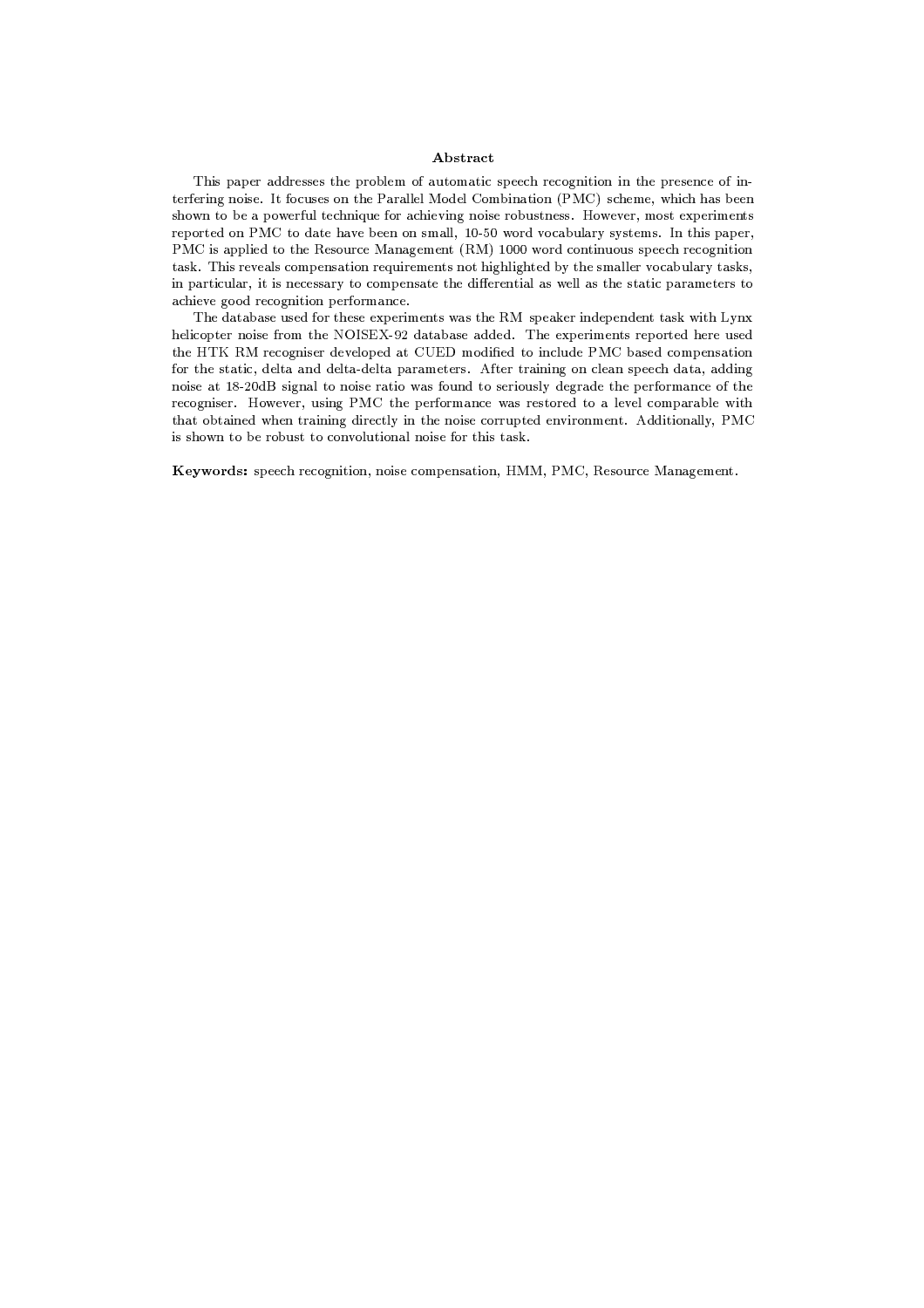# Contents

|    | Introduction                                                                                                                                                                                                                                                                  | 3                            |
|----|-------------------------------------------------------------------------------------------------------------------------------------------------------------------------------------------------------------------------------------------------------------------------------|------------------------------|
|    | <b>Parallel Model Combination</b><br>2.1<br>22<br>23<br>2.4                                                                                                                                                                                                                   | 3<br>4<br>$\frac{5}{2}$<br>6 |
| 3. | Database                                                                                                                                                                                                                                                                      | 8                            |
|    | 4 Recognition System                                                                                                                                                                                                                                                          | 8                            |
| 5. | Results<br>Additive Noise Only the contract of the contract of the contract of the contract of the contract of the contract of the contract of the contract of the contract of the contract of the contract of the contract of the contra<br>$5.1 -$<br>5.1.1<br>5.1.2<br>5.2 | 9<br>10<br>10<br>12<br>13    |
| 6  | Conclusions                                                                                                                                                                                                                                                                   | 15                           |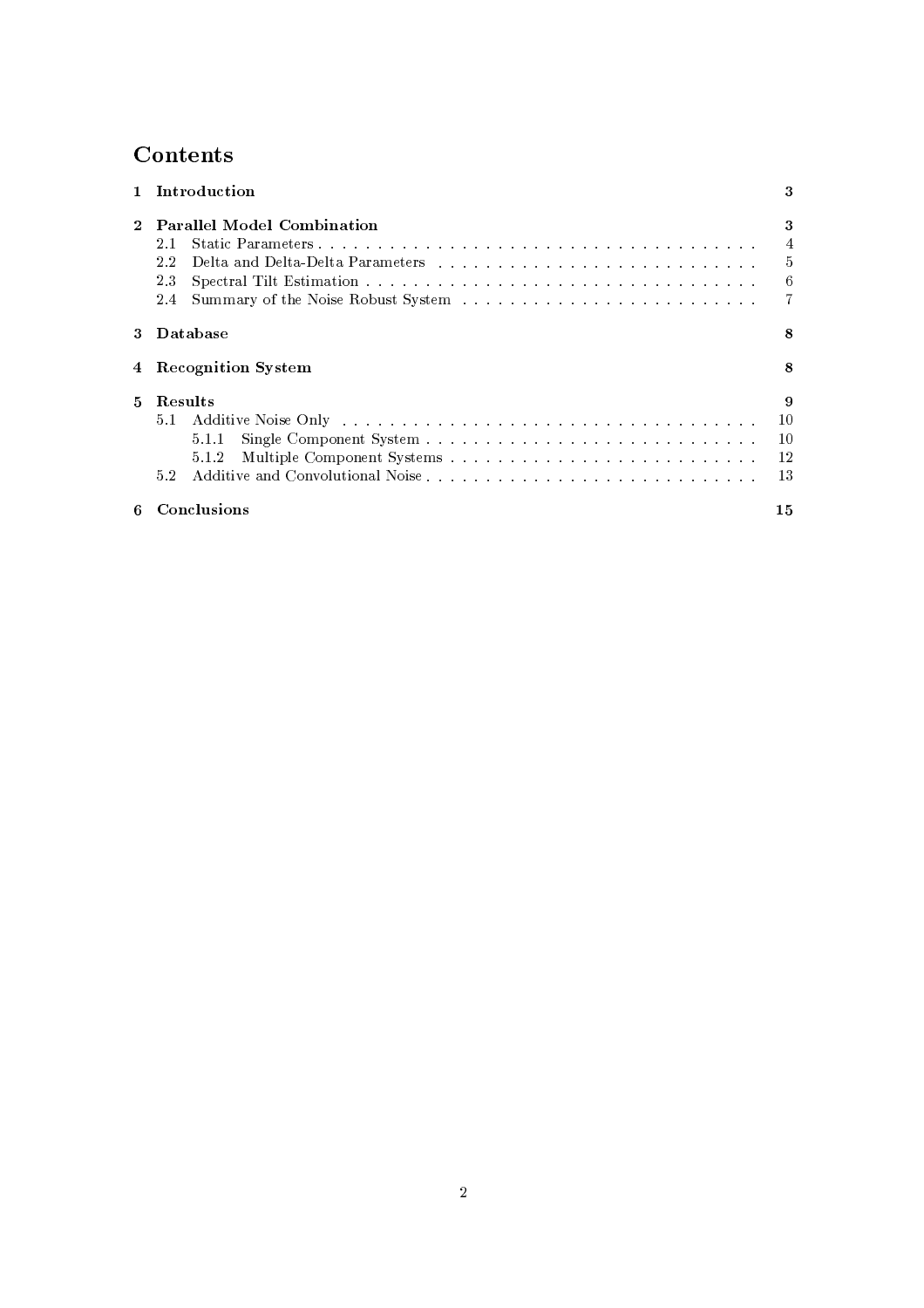## Introduction  $\mathbf{1}$

In recent years the size and complexity of speech recognition tasks has greatly increased. However, the vast majority of work has involved 'clean' speech collected in quiet environments. For practical systems it is necessary to make large vocabulary systems robust to interfering noise. Many different approaches to achieving noise robustness have been studied [8]. These approaches may be split into two groups.

Firstly, the corrupted waveform may be preprocessed in such a way that the resulting parameters are closely related to those of clean speech. Techniques in this category include spectral subtraction [5, 15], spectral mapping  $[6]$ , and inherently robust parameterisations [16]. These methods only use statistical information about the interfering noise in the compensation process. no account is taken of what was said. Some schemes have also attempted to estimate the clean speech signal using information about the speech. These include inhomogeneous estimators using HMMs [9] and minimum mean square error estimators [7]. Additionally, techniques have attempted to estimate the clean speech under additive and convolutional noise conditions [1].

The second class of methods attempt to modify the pattern matching stage in order to account for the interfering noise. Methods using this approach include noise masking [14, 17], state based filtering [2], cepstral mean compensation [4, 3], HMM decomposition [19], and Parallel Model Combination (PMC) [10, 11, 12, 13].

This paper is concerned with the latter approach to noise robustness, in particular, the scheme based on PMC. The basic concept behind PMC is that the performance of speech recognition systems is optimal when there is no mis-match between training and test conditions. Invariably in real applications, there is some mis-match, either in the form of additive noise, or variations in the channel conditions. Some method for compensating the parameters of the models, or for re-training of the models is required. If the effect of the mis-match is known, for example in interfering additive noise, it should be possible to modify the training data to match this new test condition and then re-train the models. This would require that the whole database be stored and modified whenever the conditions change, a highly computationally expensive task. It is therefore preferable to compress the training data into a more manageable form. One method is to store statistics derived from the training data. The task is then to train a new set of models using these training statistics. PMC adopts this approach and uses HMMs to model both the clean speech database and the additive interfering noise. 'Mis-match' functions for static, delta and delta-delta parameters have previously been derived and implemented [12, 13]. The technique has been shown to work well on small vocabulary tasks, however, to date little work has been done on medium to large vocabulary systems. This paper describes experiments involving a medium sized vocabulary task, the Resource Management (RM) Task with noise from the NOISEX-92 database artificially added.

## **Parallel Model Combination**  $\overline{2}$

The objective of any HMM based noise compensation scheme is to estimate, according to some objective function, the corrupted speech model given information about the clean speech and interfering noise. If the corrupted speech is to be modelled by a standard HMM, then to obtain the ML estimate of the noise compensated speech model it is necessary to estimate the mean and covariance of the corrupted speech. The mis-match is assumed to be caused by interfering additive and convolutional noise. It is therefore necessary to define the 'mis-match' function for this case. To obtain this function, a series of assumptions are made.

- 1. The speech and noise are independent.
- 2. The speech and noise are additive in the time domain. In addition, it is assumed that there is sufficient smoothing on the spectral estimate so that the speech and noise may be assumed to be additive at the power spectrum level.
- 3. A single Gaussian or a mixture Gaussian per model state contains sufficient information to represent the distribution of the observation vectors in the log domain.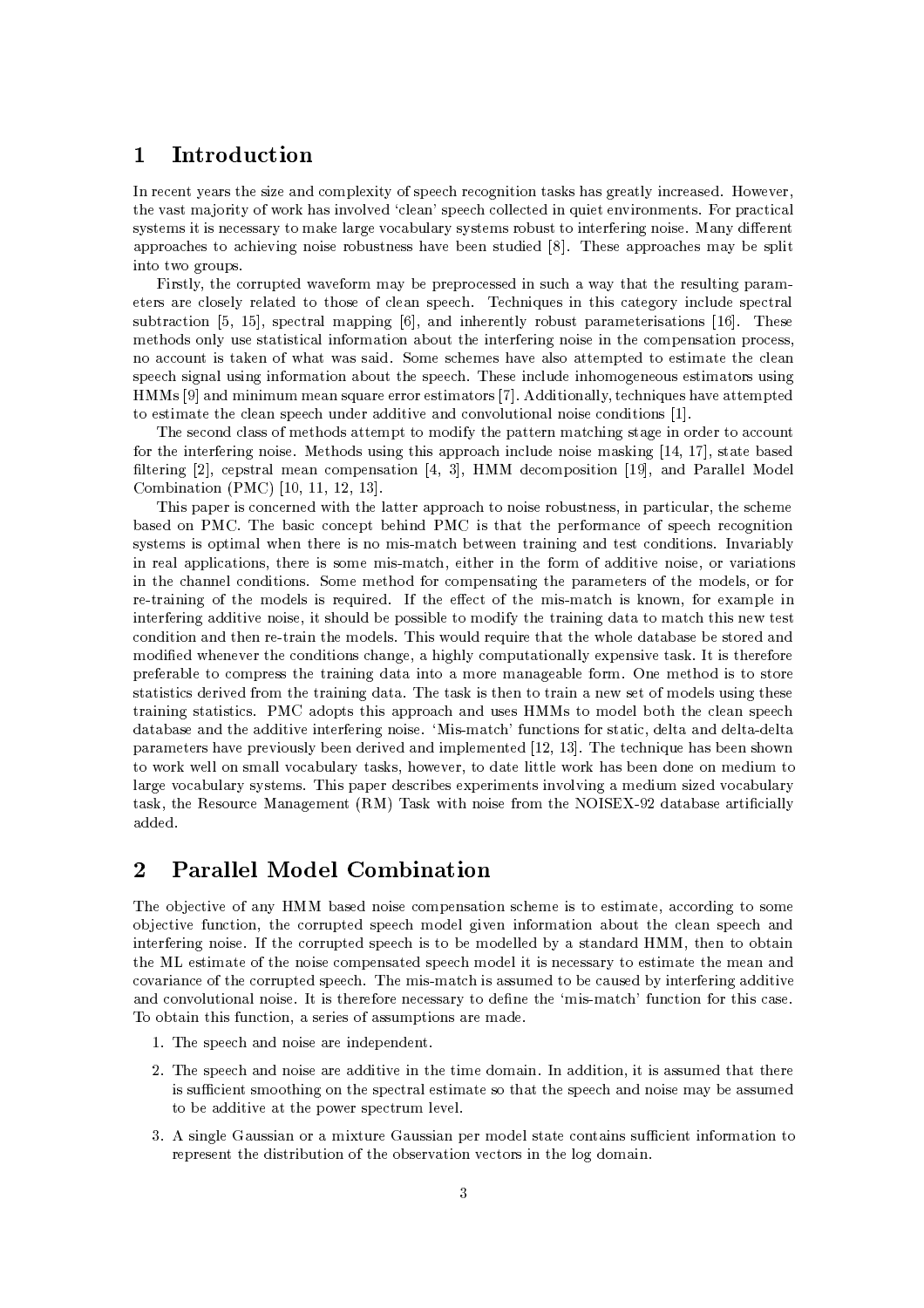4. The frame/state allocation is not altered by the addition of noise.



Figure 1: Overall Structure of System

Figure 1 shows how the convolutional noise and the additive noise are assumed to affect the clean speech. The additive noise is shown being combined after the channel difference. This is because the only noise estimate available is the noise observed in the test channel condition, so no spectral tilt will be present on the additive noise.

#### 2.1 **Static Parameters**

For the static parameters in the presence of interfering additive noise, but no convolutional noise, the 'observations' are given by the 'mis-match' function

$$
O_i^l(t) = \log(g \exp(S_i^l(t)) + \exp(N_i^l(t)))
$$
\n<sup>(1)</sup>

where  $g$  is a gain matching term introduced to account for level differences between the clean speech and the noisy speech,  $S^l(t)$  is the clean speech and  $N^l(t)$  is the interfering noise. Throughout the rest of this paper the superscript will be used to indicate the domain of the variable. Thus  $O<sup>c</sup>(t)$ is the corrupted speech observation in the cepstral domain,  $O^{l}(t)$  is in the log spectrum domain and  $O(t)$  is in the linear spectrum domain. Furthermore,  $O^{c}(t)$  will represent the observation at time t and the associated random variable will be  $O<sup>c</sup>$ . For simplicity of notation, only one state of each model will be considered. The way in which multi-state models are combined is detailed in previous work [11].

If only a HMM with single Gaussian output distributions is to be estimated, or in the mixture Gaussian case the frame/component allocation is assumed to be unaltered by the noise, then the mean,  $\hat{\mu}^l$ , is given by

$$
\hat{\mu}_i^l = \int_{\mathcal{R}^n} d\mathbf{S}^l \int d\mathbf{N}^l \, \log(g \exp(S_i^l) + \exp(N_i^l)) p(\mathbf{S}^l) p(\mathbf{N}^l)
$$
\n(2)

The covariance,  $\hat{\Sigma}^l$ , estimation can be written in the same form.

$$
\hat{\Sigma}_{ij}^l = \int_{\mathcal{R}^n} d\mathbf{S}^l \int d\mathbf{N}^l \log(g \exp(S_i^l) + \exp(N_i^l)) \log(g \exp(S_j^l) + \exp(N_j^l)) p(\mathbf{S}^l) p(\mathbf{N}^l) - \hat{\mu}_i^l \hat{\mu}_j^l \tag{3}
$$

It is not necessary to re-estimate the transition probabilities or mixture component weights, as these are assumed to be unaltered by the addition of the noise.

If the speech and noise are modelled by separate HMMs trained on cepstral feature vectors having Gaussian distributions with parameters  $\{\mu^c, \Sigma^c\}$  and  $\{\tilde{\mu}^c, \tilde{\Sigma}^c\}$  respectively, it is necessary to map these parameters to the log spectrum domain. For the speech

$$
\mu^l = \mathbf{C}^{-1} \mu^c \tag{4}
$$

$$
\Sigma^l = \mathbf{C}^{-1} \Sigma^c (\mathbf{C}^{-1})^T \tag{5}
$$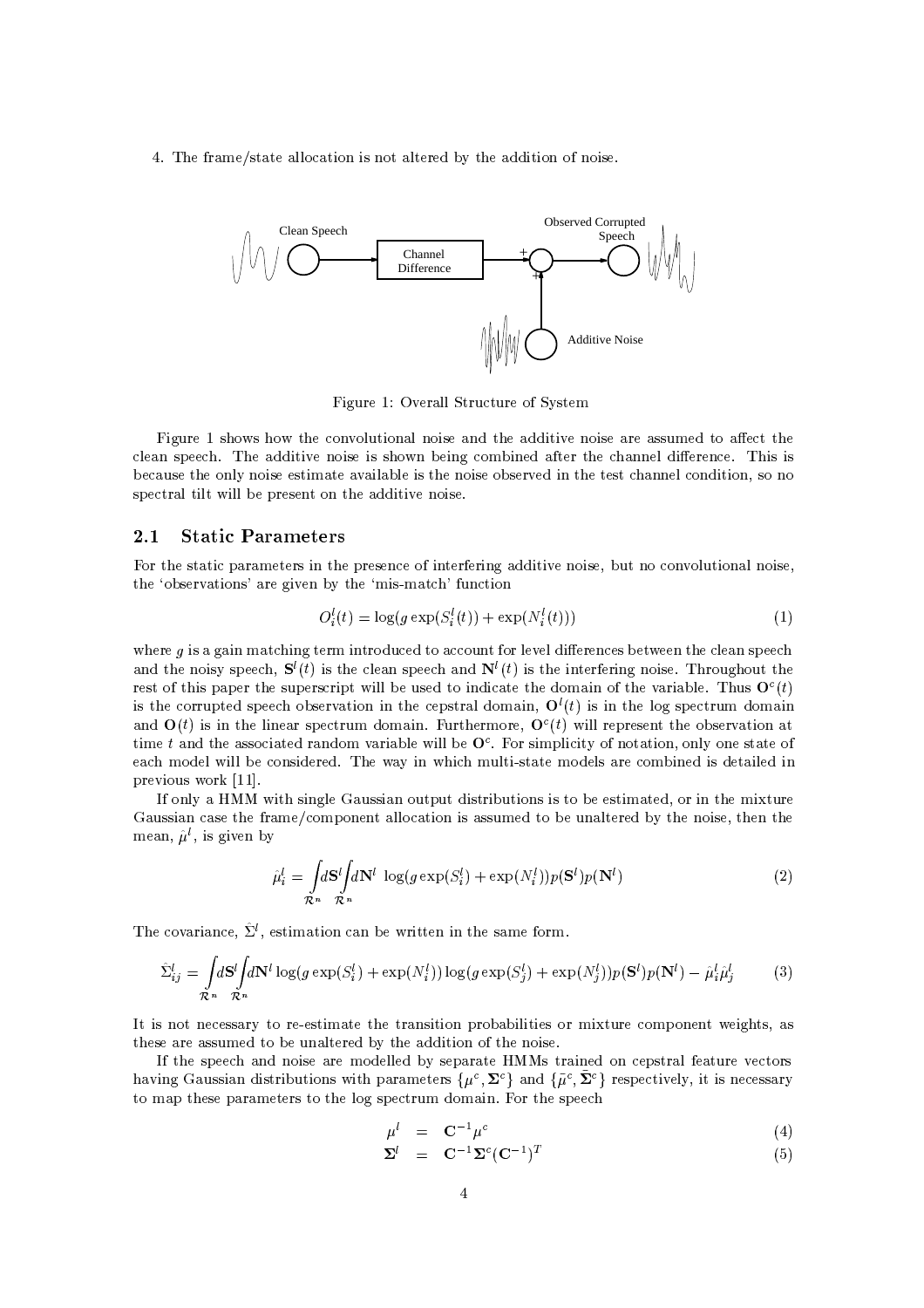Similarly the noise parameters  $\{\tilde{\mu}^c, \tilde{\Sigma}^c\}$  may be mapped to  $\{\tilde{\mu}^l, \tilde{\Sigma}^l\}$  where C is the matrix representing the discrete cosine transform. No additional assumptions are required at this stage, as the linear combination of Gaussian distributed random variables is itself Gaussian.

There is no closed form expression for either the compensated mean,  $\hat{\mu}^l$ , or covariance,  $\hat{\Sigma}^l$ , as described by equations 2 and 3. To obtain exact forms for the above expressions, it is necessary to perform multi-dimensional numerical integration. Alternatively, an approximate estimate of the mean and variance may be obtained by assuming that the sum of two Log-normally distributed variables is itself Log-normally distributed [11].

#### 2.2 Delta and Delta-Delta Parameters

For large vocabulary speech recognition it is necessary to incorporate dynamic coefficients in the speech parameterisation to achieve good performance. The mis-match function for the static parameters relies on the fact that the speech and noise are additive in the linear spectral domain. When dynamic coefficients are used this simple combination is not possible. Hence to implement delta coefficient compensation within the PMC framework, it is necessary to obtain a new 'mismatch' function [12]. If the speech is now parameterised using

$$
\mathbf{O}^{\Delta c}(t)^T = [\mathbf{O}^c(t)^T, \mathbf{\Delta O}^c(t)^T]
$$
\n(6)

where  $\Delta \mathbf{O}^{c}(t)$  are the simple delta coefficients, then

$$
\begin{array}{rcl}\n\Delta \mathbf{O}^c(t) & = & (\mathbf{O}^c(t+w) - \mathbf{O}^c(t-w)) \\
& = & \mathbf{C}(\mathbf{O}^l(t+w) - \mathbf{O}^l(t-w)) \\
& = & \mathbf{C} \log\left[ (\mathbf{O}(t+w)) / (\mathbf{O}(t-w)) \right]\n\end{array} \tag{7}
$$

where  $/$  is element-wise division and  $w$  is the difference offset. Using the assumption that the speech and noise are additive,  $O(t) = qS(t) + N(t)$ , and substituting this in the above equation yields

$$
\Delta O^{c}(t) = C \log [(gS(t+w) + N(t+w)) / (gS(t-w) + N(t-w))]
$$
\n(8)

This may be expressed in terms of the delta coefficients of the speech,  $\Delta S(t)$ , and noise,  $\Delta N(t)$ , in the linear domain

$$
\Delta O_i(t) = \left(\frac{gS_i(t+w)}{gS_i(t-w) + N_i(t-w)}\right) + \left(\frac{N_i(t+w)}{gS_i(t-w) + N_i(t-w)}\right)
$$

$$
= \Delta S_i(t) \left(\frac{\frac{gS_i(t-w)}{N_i(t-w)}}{\frac{gS_i(t-w)}{N_i(t-w)} + 1}\right) + \Delta N_i(t) \left(\frac{1}{\frac{gS_i(t-w)}{N_i(t-w)} + 1}\right)
$$
(9)

Rewriting the above equation in the same form as the mis-match function for the static parameters gives

$$
\Delta O_i^l(t) = \log \left( \frac{\exp(\Delta S_i^l(t) + S_i^l(t-w) + g^l - N_i^l(t-w)) + \exp(\Delta N_i^l(t))}{\exp(S_i^l(t-w) + g^l - N_i^l(t-w)) + 1} \right)
$$
(10)

$$
= \log (\exp(\Delta S_i^l(t) + S_i^l(t-w) + g^l) + \exp(\Delta N_i^l(t) + N_i^l(t-w))) - \log (\exp(S_i^l(t-w) + g^l) + \exp(N_i^l(t-w)))
$$
\n(11)

where  $q^{l} = \log(q)$ . The corrupted speech cepstral delta coefficients have been rewritten in terms of the static and delta coefficients of the clean speech and interfering noise. The expression for the delta coefficient at time t is dependent on the static coefficients at time  $t - w$ . This is contrary to one of the assumptions behind the use of HMMs for speech recognition, that the speech waveform may be split into stationary segments with instantaneous transitions between them. However, if the segments are assumed to be long enough then the statistics of  $S(t-w)$  will be approximately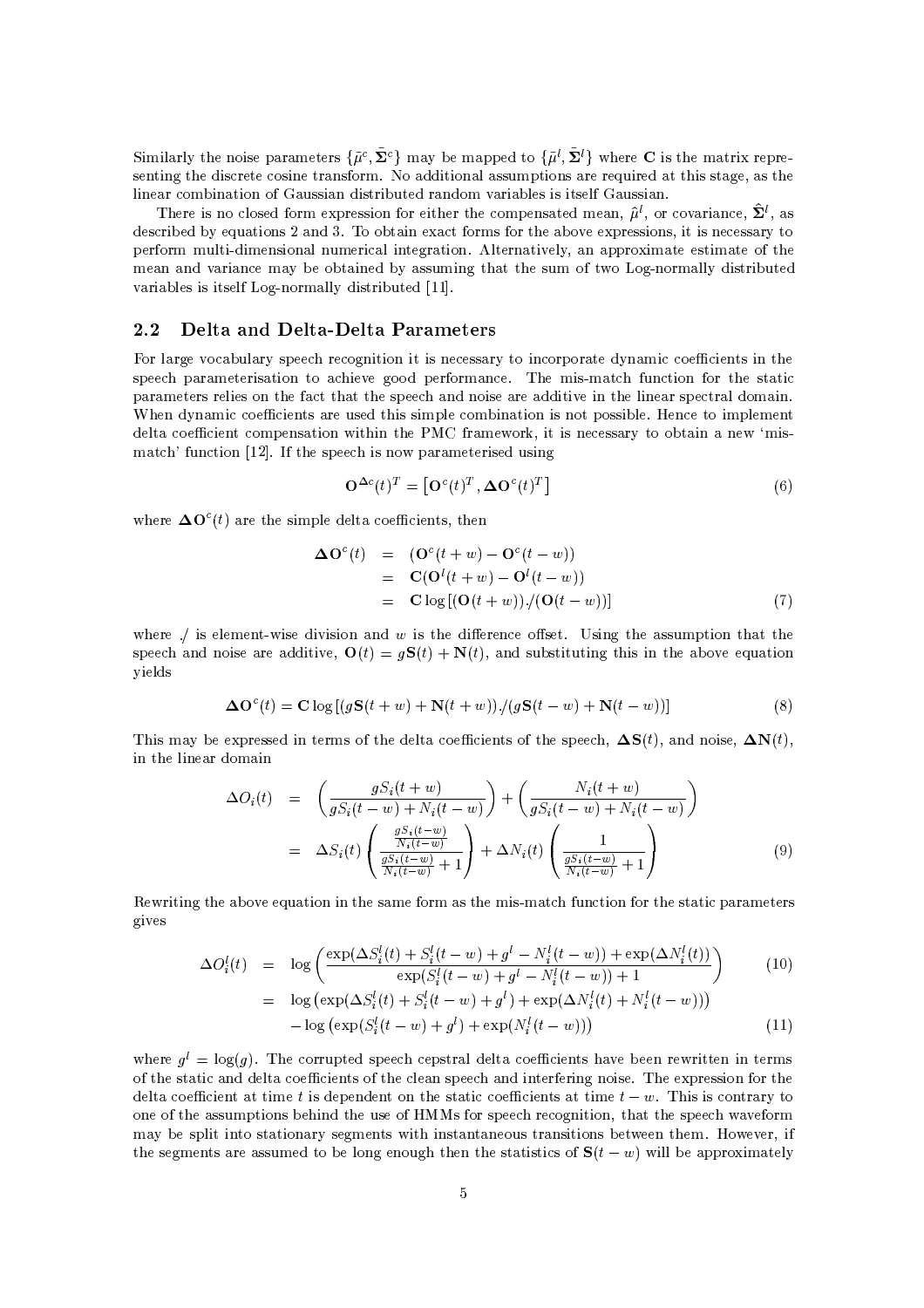the same as those of  $S(t)$ , and those of  $N(t-w)$  will be approximately the same as  $N(t)$ . With this assumption, statistics exist for all the variables of equation 9. Alternatively, it is possible to generate an additional set of models built on statistics at time  $t - w$ .

An ML estimate of the delta parameters of the HMM is needed. Again this requires the mean and the covariance of the signal in the log spectrum domain to be calculated. If the speech is parameterised in the cepstral domain, it must be mapped to the log spectrum domain. For the speech

$$
(\mu^{\Delta l})^T = \left[ (\mathbf{C}^{-1} \mu^c)^T, (\mathbf{C}^{-1} \mathbf{\Delta} \mu^c)^T \right] \tag{12}
$$

and

$$
\Sigma^{\Delta l} = \begin{bmatrix} \mathbf{C}^{-1} \Sigma^c (\mathbf{C}^{-1})^T & \mathbf{C}^{-1} \delta \Sigma^c (\mathbf{C}^{-1})^T \\ \mathbf{C}^{-1} (\delta \Sigma^c)^T (\mathbf{C}^{-1})^T & \mathbf{C}^{-1} \mathbf{\Delta} \Sigma^c (\mathbf{C}^{-1})^T \end{bmatrix}
$$
(13)

where  $\delta\Sigma^c$  is the covariance matrix representing the correlation between the static and delta coefficients. A similar mapping converts the noise parameters  $\{\tilde{\mu}^{\Delta c}, \tilde{\Sigma}^{\Delta c}\}\;$  to  $\{\tilde{\mu}^{\Delta l}, \tilde{\Sigma}^{\Delta l}\}\;$ . An ML estimate of the delta parameters may then be obtained using numerical integration [12]. The form of the delta parameters given by equation 11 is similar to that of the static parameters. Hence, it is possible to use the same approximation to calculate values of the delta parameters. For the delta parameters two Gaussian distributions are estimated and then combined. However, the estimation of the covariance matrix will be poor as the two Gaussians are correlated,  $S_i^l(t-w)$  and  $N_i^l(t-w)$ appear in both expressions.

The 'mis-match' function given in equation 11 has been derived for difference coefficients. It is simple to extend this to acceleration or delta-delta parameters,  $\mathbf{\Delta}^2 \mathbf{O}^c(t)$ , where simple differences of delta parameters are calculated, so

$$
\mathbf{\Delta}^2 \mathbf{O}^c(t) = \mathbf{\Delta} \mathbf{O}^c(t + w_a) - \mathbf{\Delta} \mathbf{O}^c(t - w_a)
$$
\n(14)

where  $w_a$  is the acceleration difference offset. Thus the same form of the 'mis-match' function as with the delta parameters may be used. If linear regression coefficients are used to calculate the delta and delta-delta parameters no simple 'mis-match' function is possible and the technique described here cannot be used to compensate the delta and higher order parameters.

#### $2.3$ **Spectral Tilt Estimation**

In situations where there is channel distortion as well as additive noise, the corrupted observations are described by [13]

$$
O_i(t) = H_i S_i(t) + N_i(t) \tag{15}
$$

where  $H$  represents the channel difference between training and testing. Note that  $H$  now subsumes the gain term  $g$  used in equation 1. Expressing this equation in the same form as equation 1 yields

$$
O_i^l(t) = \mathcal{F}(S_i^l(t), N_i^l(t), H_i^l) = \log(\exp(S_i^l(t) + H_i^l) + \exp(N_i^l(t)))
$$
\n(16)

This expression assumes that the noise model statistics are obtained in the test channel conditions.

Similar to the standard PMC function, equation 16 has been obtained in terms of the clean speech and noise, but it also includes the channel difference  $H<sup>l</sup>$ . There is now therefore the additional problem of obtaining the statistics of  $H<sup>l</sup>$ . At run time, the transcription of each utterance is unknown. Hence, it is preferable to estimate  $H<sup>l</sup>$  assuming no knowledge of the transcription. To achieve this, a single state, single component model of the speech corrupted by additive and convolutional noise is computed. As all frames of the corrupted speech are assumed to belong to this distribution, by altering  $H<sup>l</sup>$  and minimising an appropriate distance measure between the corrupted speech and the corrupted speech model, it is possible to estimate the spectral tilt without a transcription of the corrupted speech. An inherent assumption in this estimation process is that the set of acoustic vectors on which the clean model is trained is representative of the acoustic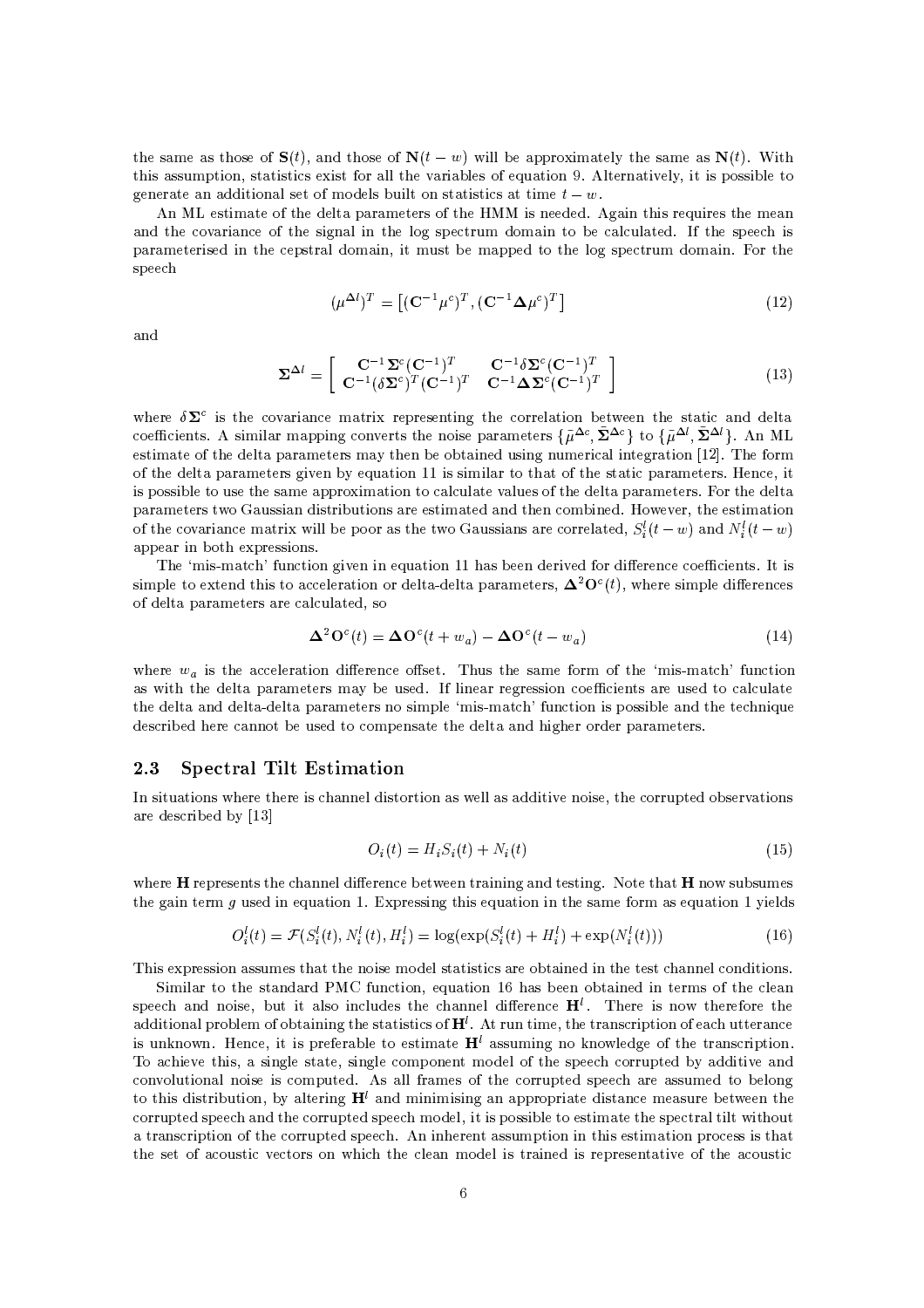vectors observed in the test channel conditions, after being corrupted by convolutional and additive noise. As only a single state corrupted speech model is to be estimated, it is not necessary to use models of individual words or phones, provided that a good model of all the acoustic data is available. Hence, a global single-state clean speech and silence model,  $\mathcal{M}_G$  is combined with a single state noise model to vield the single state corrupted speech model. The statistics used to estimate the tilt are therefore:

- 1. the global speech and silence model,  $\mathcal{M}_G$ ;
- 2. the additive noise model measured down the test channel,  $\mathcal{M}_N$ ;
- 3. the corrupted speech mean measured down the test channel,  $\overline{O}^c$ .

If a multiple state noise model is required to deal with non-stationary noise, it must be mapped to a single state model to estimate the channel difference. For an ergodic noise model, this involves simply using the normalised expected durations for the weights of the mixture components associated with the state.

There are several possible optimisation criteria which may be used to estimate the difference in channel conditions. Here a Euclidean distance is used and the spectral tilt  $H<sup>l</sup>$  is found from the following optimisation

$$
\mathbf{H}^{l} = \arg \min \left[ \left( \hat{\mu}^{l}(\mathbf{H}^{l}) - \overline{\mathbf{O}}^{l} \right)^{T} \left( \hat{\mu}^{l}(\mathbf{H}^{l}) - \overline{\mathbf{O}}^{l} \right) \right]
$$
(17)

where  $\overline{O}^l$  is the noise global mean and

$$
\hat{\mu}^l(\mathbf{H}^l) = \int_{\mathcal{R}^n} \int_{\mathcal{R}^n} \log \left( \exp(S_i^l + H_i^l) + \exp(N_i^l) \right) p(\mathbf{S}^l) p(\mathbf{N}^l) d\mathbf{S}^l d\mathbf{N}^l \tag{18}
$$

where  $\hat{\mu}^l(\mathbf{H}^l)$  is the estimated mean of the corrupted speech. The statistics for the noise and speech,  $p(\mathbf{N}^l)$  and  $p(\mathbf{S}^l)$ , are obtained from the models,  $\mathcal{M}_N$  and  $\mathcal{M}_G$  respectively. As with standard PMC, it is assumed that the global model  $\mathcal{M}_G$  accurately models the output probability distribution of the training data. In order to achieve this modelling a mixture Gaussian distribution may be used. If no additive noise is present, then this extended PMC compensation scheme becomes equivalent to the standard cepstral mean subtraction scheme used by many current systems.

### **Summary of the Noise Robust System**  $2.4$

The complete procedure used to achieve noise robustness in additive and convolutional noise may be summarised as follows:

- 1. estimate a set of 'clean' speech models, thus obtaining  $\{\mu^c, \Sigma^c\}$ ;
- 2. estimate the noise in the test channel condition,  $\{\tilde{\mu}^c, \tilde{\Sigma}^c\}$ ;
- 3. estimate the spectral tilt difference,  $H<sup>l</sup>$ ;
- 4. calculate the new set of models for the noise corrupted speech,  $\{\hat{\mu}^c, \hat{\Sigma}^c\}$ .

If desired, a-priori information such as knowledge that there is no spectral tilt, or that the spectral tilt is smooth may be incorporated.

### Database 3

The database used for the clean speech models was the ARPA Resource Management database (RM) [18]. This is a 1000 word task with a vocabulary based on a naval resource management domain. There are 3990 training sentences and a set of four 300 sentence test sets, of which three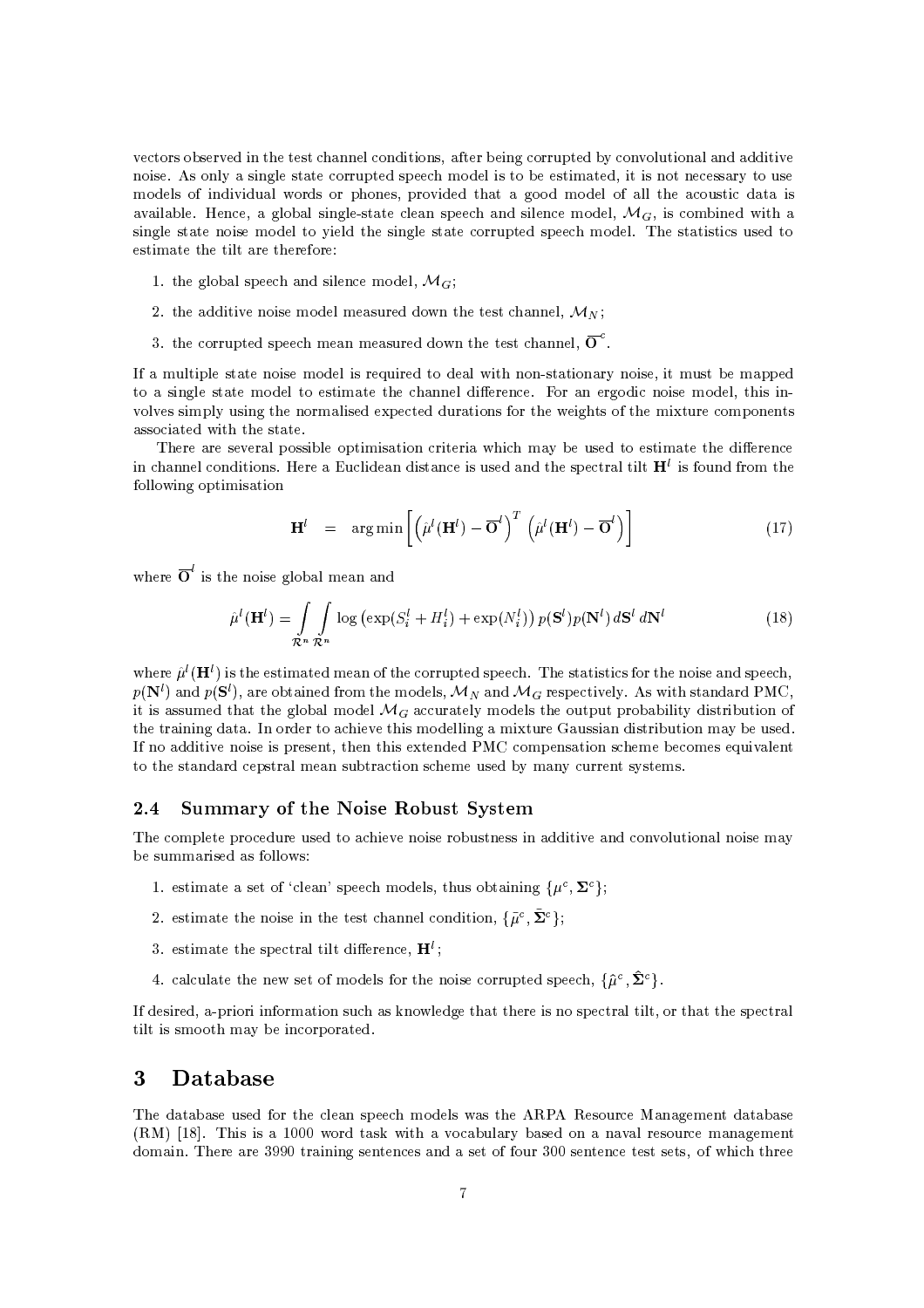

Figure 2: Log Power Spectral Density against Frequency of Lynx Helicopter Noise taken from the NOISEX-92 database

are considered in this work, the February 1989, October 1989 and February 1991 ARPA evaluation sets. The recordings were made in a sound isolated recording booth, yielding a Signal to Noise Ratio, SNR, of  $>$  40dB.

The second database used was the NOISEX-92 database [20]. This database contains various noise sources of which the Lynx Helicopter noise was used here. The power spectral density of the noise source is shown in figure 2.

|        | Test Set   Clean SNR (dB) | Noisy SNR (dB) |
|--------|---------------------------|----------------|
| Feb'89 | 50.4                      | 19.6           |
| Oct'89 | 48.5                      | 19.0           |
| Feb'91 | 48.6                      | 20.3           |

Table 1: Average SNR for the RM Test Sets adding Lynx Helicopter Data scaled by 0.1

The Lynx helicopter noise was added to the clean RM data to give a SNR of approximately 20dB. The exact SNRs are given in table 1. The mis-match between the clean and the noisy conditions can be seen to be about 30dB. To obtain alternative SNR values the noise was scaled accordingly and added.

### **Recognition System**  $\overline{\mathbf{4}}$

The baseline speech recognition system was built using the Resource Management Toolkit distributed with HTK Version 1.5 [22] and used for the November 1992 ARPA Evaluation [21]. A state clustered triphone system was built consisting of 1805 tied states forming 1959 distinct triphones. Two modifications to the parameterisation used in the November 1992 ARPA evaluation were made. In order to use PMC to compensate a set of models, it is necessary to have the zeroth cepstra in the parametrisation. The standard HTK system uses a normalised log energy and is thus unsuitable for use with PMC. In addition to modifying the energy term the method for calculating the delta and delta-delta parameters was altered. As previously mentioned it is not possible to 'correctly' compensate delta parameters when they are calculated using Linear Regression. HTK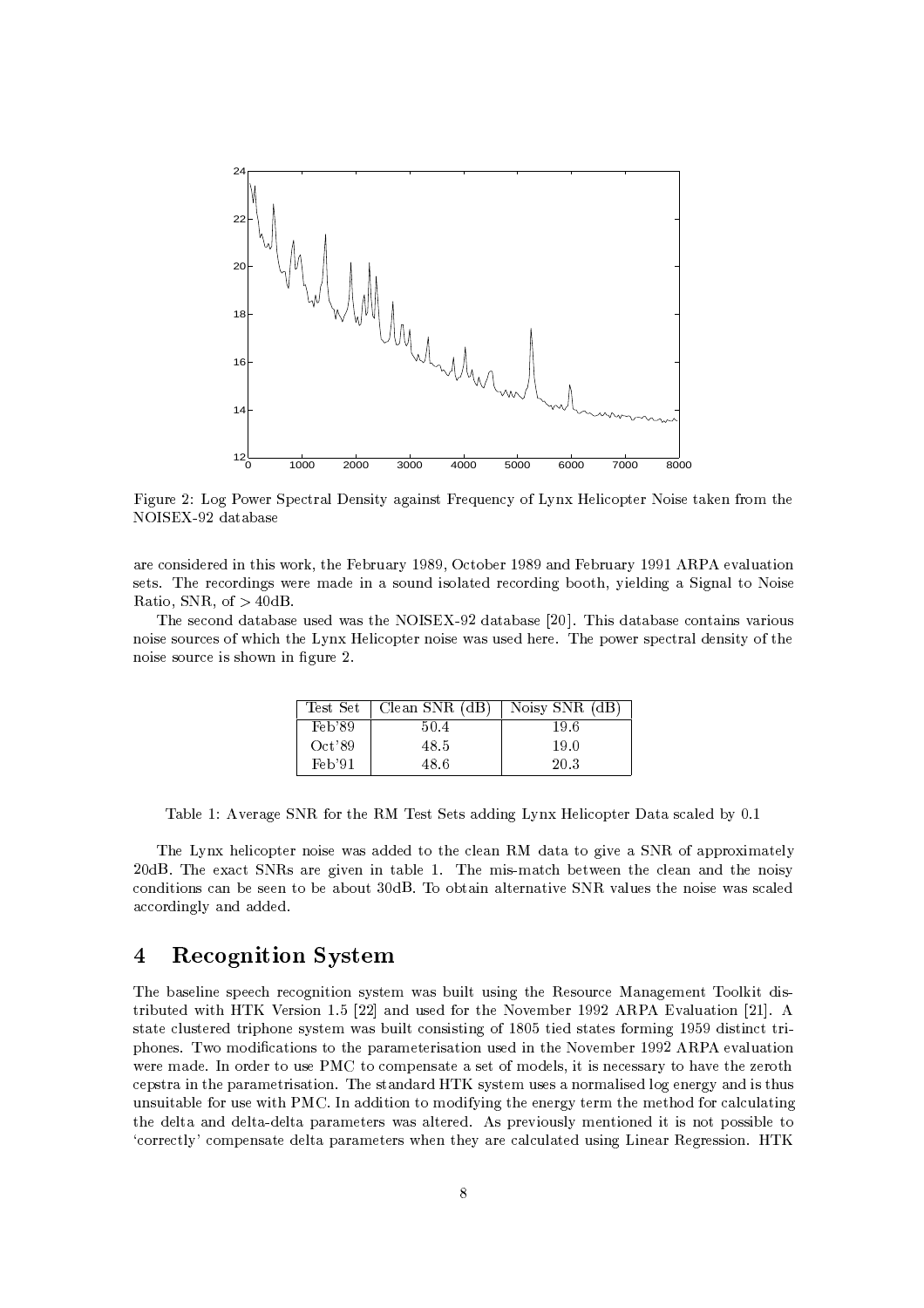was therefore extended to allow for the use of simple difference expressions to calculate the deltas and delta-deltas.

The data was preprocessed using a 25 msec Hamming window and a 10 msec frame period. Additionally the data was pre-emphasised with a factor of 0.97 and liftered with a factor of 22. 24 Log-energy filter banks were used to generate the basic acoustic analysis using an observation vector consisting of 13 Mel frequency cepstral coefficients, including the zeroth cepstra. In addition to the static parameters delta and delta-delta parameters were added, the deltas and delta-deltas being calculated using

$$
\Delta \mathbf{O}^c(t) = \frac{1}{2w} \left( \mathbf{O}^c(t+w) - \mathbf{O}^c(t-w) \right) \tag{19}
$$

$$
\Delta^2 \mathbf{O}^c(t) = \frac{1}{2w_a} \left( \Delta \mathbf{O}^c(t + w_a) - \Delta \mathbf{O}^c(t - w_a) \right) \tag{20}
$$

where in these experiments,  $w = 2$  and  $w_a = 2$ . As all the cepstral parameters are liftered and the delta and delta-delta parameters are scaled, it is necessary to inverse lifter and rescale to achieve the distributions required for compensation. In addition the mapping of 24 Log-energy values down to 13 cepstral parameters means that when performing the inverse cosine transform it is necessary to zero pad the feature vector and similarly when mapping back it is necessary to truncate the cepstral vector to 13 again. In order to add spectral tilt to the observations for the experiments with convolutional noise, the normal pre-emphasis was suppressed when parameterising the test data. This causes the low frequency components of the corrupted speech to be amplified and the high frequency components attenuated compared to the clean speech used for training

## $\overline{5}$ Results

| Energy  | Delta | Num.           | Words | Subs | Del | Ins | Word | Sent |
|---------|-------|----------------|-------|------|-----|-----|------|------|
| Term    | Terms | Mix.           | Corr  | Err  | Err | Err | Err  | Err  |
| Log     | Regr  |                | 93.7  | 4.3  | 2.1 | 0.9 | 7.2  | 35.3 |
| Cepstra | Regr. |                | 93.9  | 4.1  | 2.0 | 0.7 | 6.8  | 37.7 |
| Cepstra | Diff. |                | 93.0  | 4.6  | 2.3 | 1.0 | 8.0  | 40.3 |
| Log     | Regr  |                | 94.6  | 3.5  | 1.6 | 0.5 | 5.9  | 32.0 |
| Cepstra | Regr. | $\overline{2}$ | 94.8  | 32   | 2.0 | 0.5 | 5.7  | 32.3 |
| Cepstra | Diff. |                | 94.6  | 3.4  | 2.0 | 0.7 | 6.1  | 32.7 |

Table 2: Performance on Clean RM Feb'89 Test Set for Various Parametrisations

As noted above, in order to use PMC to compensate the models it is necessary to alter the parameterisation of the speech compared with that used in the standard HTK RM recogniser. To test the effect of this, a series of systems were built using various parametrisations and tested on the February 1989 test set. The results are shown in table 2. A slight difference in performance may be seen, particularly for the single mixture component model case, however these differences are greatly reduced in the two mixture component case. From these results, it appears that there is no significant difference in performance between using Log-energy with Linear regression as used in the standard system and the Zeroth Cepstra with simple differences as used here.

#### $5.1$ **Additive Noise Only**

#### $5.1.1$ **Single Component System**

A single-component state-clustered recognition system was built and tested on the three clean test sets. The results are shown in table 3. These results represent the best possible performance achievable by an enhancement scheme, though this could only be achievable by a perfect scheme with no additional estimation variance.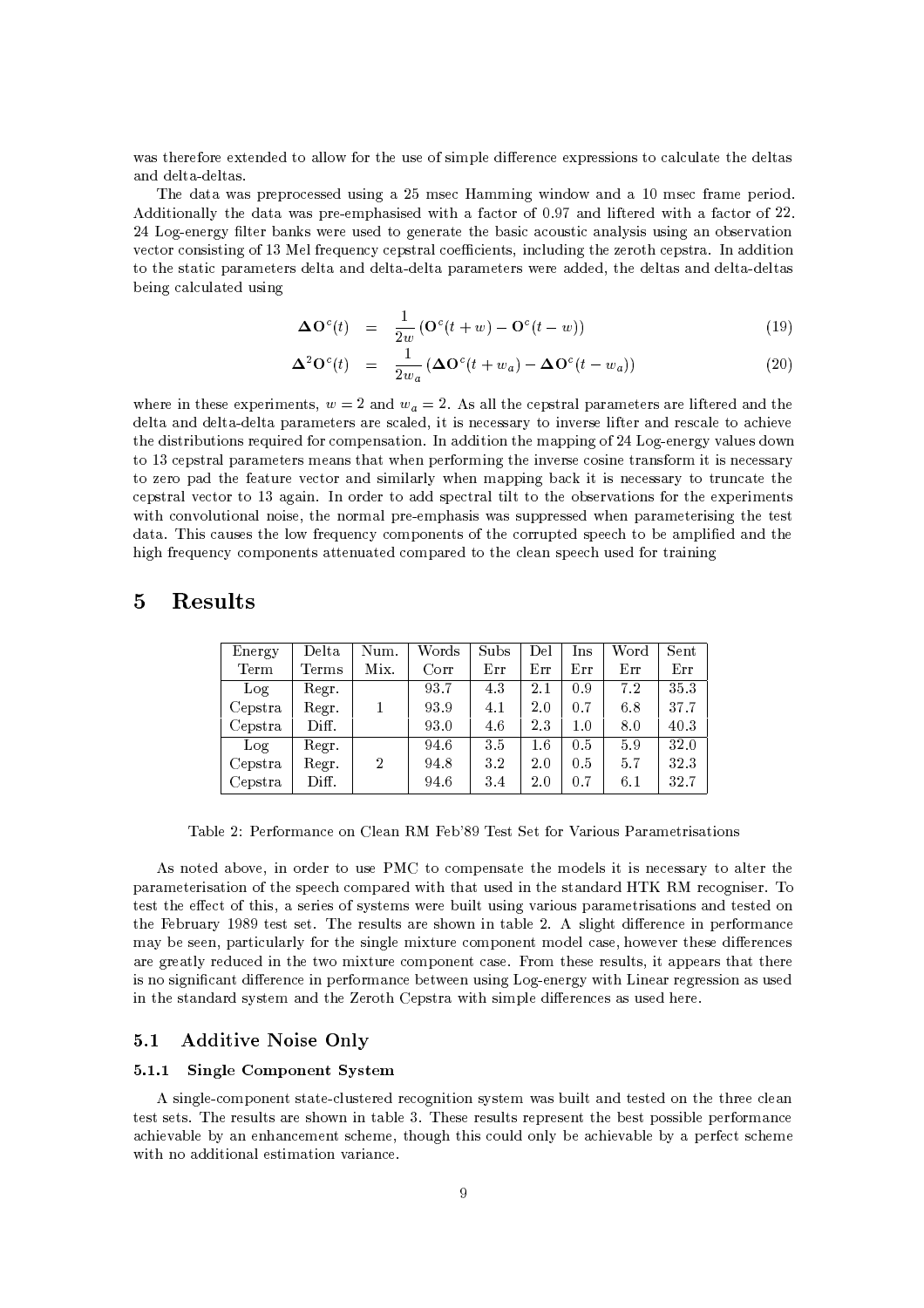| Test   | Words | Subs | Del | Ins | Word | Sent |
|--------|-------|------|-----|-----|------|------|
| Set    | Corr  | Err  | Err | Err | Err  | Err  |
| Feb'89 | 93.0  | 4.6  | 2.3 | 1.0 | 8.0  | 403  |
| Oct'89 | 923   | 5.5  | 2.3 | 13  | 9.0  | 41.3 |
| Feb'91 | 93.8  | 46   | 1.7 | 1.3 | 7.5  | 33.7 |

Table 3: Performance of a Single Component System on Clean RM

| Test   | Words | Subs | Del     | Ins     | Word | $\operatorname{Sent}$ |
|--------|-------|------|---------|---------|------|-----------------------|
| Set.   | Corr  | Err  | Err     | Err     | Err  | Err                   |
| Feb'89 | 88.6  | 89   | 2.5     | 2.3     | 13.7 | 53.0                  |
| Oct'89 | 90.5  | 7.0  | 2.5     | $2.1\,$ | 11.6 | 44.3                  |
| Feb'91 | 90.8  | 79   | $1.3\,$ | 19      | 11-2 | 42.7                  |

Table 4: Single Component System Trained on Additive Noise Corrupted RM at 18-20dB

A more realistic upper bound on performance for a model compensation scheme such as PMC is obtained by training and testing in the same environment. A set of models were therefore trained on the noisy data and the results are shown in table 4. As can be seen, the noise degrades the performance, even at relatively high SNR.

| Test       | Words | Subs | Del | Ins | Word | Sent |
|------------|-------|------|-----|-----|------|------|
| <b>Set</b> | Corr  | Err  | Err | Err | Err  | Err  |
| Feb'89     | 88.9  | 8.5  | 2.6 | 1.6 | 12.6 | 53.0 |
| Oct'89     | 90.7  | 6.8  | 2.5 | 1.4 | 10.7 | 43.3 |
| $Feb$ '91  | 90.3  | 79   | 19  | 1.9 | 11.6 | 45.3 |

Table 5: Performance of a Single Component System Trained on Additive Noise at 18-20dB Corrupted RM using Complete Dataset of the Clean System

One of the assumptions behind PMC is the that state frame allocation (ie the complete dataset) does not alter when noise is added. To test this assumption, a set of HMMs were trained on the noise corrupted data using the complete dataset of the clean system. The performance on the various test sets is shown in table 5. Comparing these results with those in table 4, shows there is no significant difference in performance. These figures represent the upper bound on the performance of model based schemes, which do not alter the complete dataset, such as the implementation of PMC used here.

Table 6 shows the performance of various PMC compensation schemes. The first set of results is for the uncompensated system where the performance is very poor. Compensating just the static parameters improves the performance, for example reducing the word error rate on the Feb'89 task from 55.8% to 23.1%, a reduction of 59%. Compensating all the parameters, static, deltas and delta-deltas, further reduces the error rate to 15.2%, indicating that the delta parameters are not inherently noise robust as is often assumed.

The previous set of results used the assumption that the statistics for the data were approximately the same for time t and time  $t-2$ . To test this, a set of models were built using the same complete dataset, but accumulating the statistics for time  $t-2$ . The models were then compensated using these  $t-2$  models to estimate the delta and delta-delta parameters. The results are shown in table 7. Using the  $t-2$  models further improves the performance to 14.0% on the Feb'89 task, giving an overall 75% reduction in word error rate compared to the uncompensated system. Comparing these results with those obtained training the models on noise corrupted training data,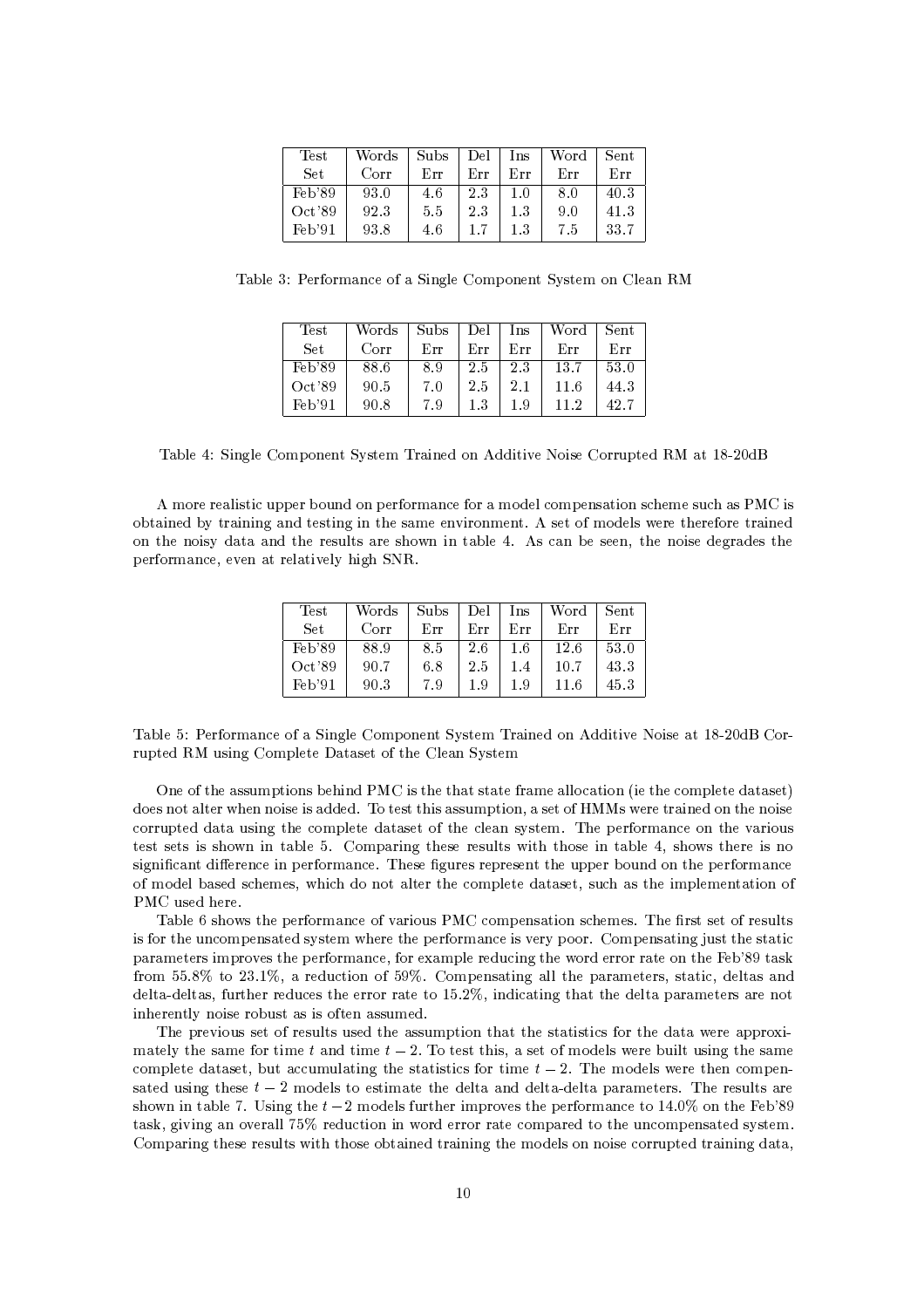| Comp        | $\operatorname{Test}$ | Words | Subs | Del | Ins  | Word | Sent |
|-------------|-----------------------|-------|------|-----|------|------|------|
| Param       | Set.                  | Corr  | Err  | Err | Err  | Err  | Err  |
|             | Feb'89                | 57.9  | 37.6 | 4.5 | 13.7 | 55.8 | 92.6 |
|             | Oct'89                | 67.0  | 28.9 | 4.1 | 13.6 | 46.5 | 87.3 |
|             | Feb'91                | 633   | 33.1 | 3.7 | 15.5 | 523  | 91.9 |
|             | Feb'89                | 80.8  | 14.8 | 4.3 | 39   | 23.1 | 67.3 |
| 0           | Oct'89                | 85.0  | 11.3 | 3.7 | 2.5  | 17.4 | 55.0 |
|             | Feb'91                | 83.5  | 13.6 | 28  | 3.7  | 20.2 | 55.3 |
| $\Omega$    | Feb'89                | 86.5  | 10.1 | 3.4 | 1.7  | 15.2 | 57.0 |
| $\Delta O$  | Oct'89                | 893   | 7.8  | 2.9 | 1.3  | 12.0 | 47.0 |
| $\Delta^2O$ | Feb'91                | 87.8  | 9.7  | 2.5 | 2.2  | 14.3 | 51.3 |

Table 6: Comparison of No Compensation, Compensating only Static Parameters and Compensating all the Parameters of a Single Component System on Additive Noise Corrupted RM at  $18-20dB$ 

| Comp              | Test                | Words | Subs | $\rm Del$ – | Ins     | Word | <b>Sent</b> |
|-------------------|---------------------|-------|------|-------------|---------|------|-------------|
| Param             | Set.                | Corr  | Err  | Err         | Err     | Err  | Err         |
| $\Omega$          | Feb'89              | 87.6  | 93   | 3.2         | $1.6\,$ | 14.0 | 56.0        |
| $\Delta O$        | Oct39               | 89.7  | 7.5  | 2.8         | 1.3     | 11.5 | 45.7        |
| $\Lambda^2\Omega$ | Fe <sub>b</sub> '91 | 88.7  | 9.2  | 2.1         | $1.9\,$ | 13.2 | 48.3        |

Table 7: Performance of a Single Component System on Additive Noise Corrupted RM at 18-20dB using Models Generated using  $t-2$  Statistics to Compensate the Delta and Delta-Delta Parameters

table 4 and table 5, shows little degradation in performance. Hence it is possible to obtain a set of models for noise corrupted speech without having to re-parameterise the whole training database and re-estimate the models, a computationally expensive task.

| Comp         | Test      | Words | Subs | Del | Ins     | Word | Sent |
|--------------|-----------|-------|------|-----|---------|------|------|
| Param        | Set.      | Corr  | Err  | Err | Err     | Err  | Err  |
| $\Omega$     | Feb'89    | 87.5  | 9.3  | 3.2 | $1.6\,$ | 14.0 | 56.0 |
| $\Delta O$   | Oct'89    | 89.6  | 7.6  | 2.8 | 1.3     | 11.7 | 46.0 |
| $\Lambda^2O$ | $Feb$ '91 | 88.7  | 9.1  | 2.1 | 1.9     | 13.2 | 483  |

Table 8: Performance of a Single Component System on Additive Noise Corrupted RM at 18-20dB using Models Generated using  $t-2$  Statistics to Compensate the Delta and Delta-Delta Parameters using a Reduced Number of Points for the Numerical Integration

All the results so far described used a 20 point numerical integration to obtain the new means and variances. In order to reduce the computational overhead this was reduced to 10 points for the one dimensional integrations required for the means and 6 points for the two dimensional numerical integrations required for the variances. Only six points were used in the latter cases, since it was felt that the performance relies more on an accurate estimate of the means rather than an accurate estimate of the variances. The results of this system using the  $t-2$  statistic models for the delta compensation are shown in table 8. As shown, reducing the number of points in the numerical integration does not significantly affect the performance. All remaining results are therefore calculated using 10 points for the one dimensional integration cases and 6 points for the two dimensional numerical integration cases.

An alternative to performing numerical integration is to use a log-normal approximation, as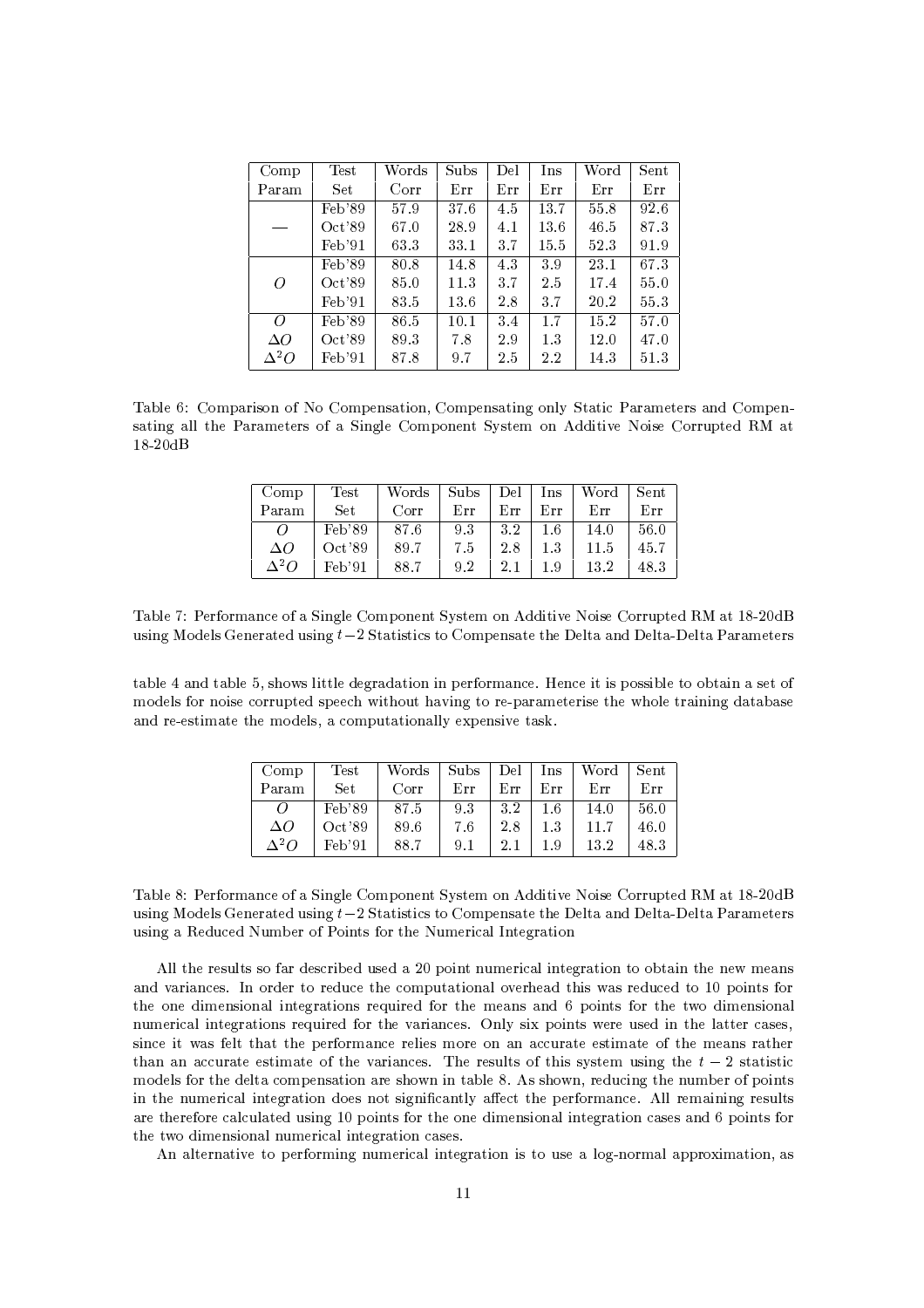previously used on the small vocabulary systems. Just compensating the static parameters using the log-normal approximation, gives a word error rate of  $26.3\%$  on the Feb'89 test set compared to a word error rate of 23.1% for numerical integration. This agrees with the previous small vocabulary results [13], that the use of the Log-normal approximation slightly degrades the performance. The means of the delta and delta-delta parameters were then also compensated using the fast approximation, achieving 23.7% word error rate. Thus, compensating the means and variances of the delta and delta-delta parameters using the Log-normal approximation degrades the performance. This is due to the correlation of the two Gaussians as described in section 2.2. The best performance achieved using the fast compensation was thus only comparable with that achieved using numerical integration to compensate just the static parameters.

## 5.1.2 Multiple Component Systems

| Test            | Words | Subs | Del | Ins | Word | Sent |
|-----------------|-------|------|-----|-----|------|------|
| <b>Set</b>      | Corr  | Err  | Err | Err | Err  | Err  |
| $\text{Feb}'89$ | 94.6  | 3.4  | 2.0 | 0.7 | 6.1  | 32.7 |
| Oct'89          | 93.6  | 4.3  | 2.1 | 0.8 | 7.2  | 34.0 |
| $Feb$ '91       | 95.2  | 3.5  |     |     | 5.6  | 27.7 |

|  | Table 9: Two Component Performance on Clean RM |  |  |
|--|------------------------------------------------|--|--|
|  |                                                |  |  |

The single component state clustered triphone system was then 'mixed up' to a two component system using the standard HTK toolkit HMM editor [22]. The performance on the clean RM data is shown in table 9.

| Test   | Words | Subs | Del | Ins     | Word | $\operatorname{Sent}$ |
|--------|-------|------|-----|---------|------|-----------------------|
| Set    | Corr  | Err  | Err | Err     | Err  | Err                   |
| Feb'89 | 90.8  | 6.8  | 2.4 | 1.2     | 10.5 | 45.3                  |
| Oct'89 | 91.5  | 6.1  | 23  | $1.3\,$ | 9.8  | 40.3                  |
| Feb'91 | 92.5  | 6.3  | 1.2 |         | 8.9  | 37.7                  |

Table 10: Performance of a Two Component System Trained on Noise Corrupted RM at 18-20dB

The models trained on the noise corrupted data were also 'mixed up' and evaluated on the various test sets. The results are shown in table 10.

The performance for various two component systems is shown in table 11. For the uncompensated models trained on the clean data, a pruning error occurred for one sentence, so the result quoted for the Feb'91 task is for 299 sentences. The Noisy model set was generated using the complete dataset of the clean data and noise corrupted training data. The PMC model set used the  $t-2$  model set to compensate the delta and delta-delta parameters. Again PMC yields good performance. Comparing the performance of the *Noisy* models and the *PMC* models with the model trained on the noise corrupted data, table 10, shows that there was no degradation for the *Noisy* models and only slight degradation for the *PMC* models. The assumption that the frame state/component allocation is not altered by the addition of noise appears to be justifiable.

The effect of not compensating the variances of a set of models was then examined. If the variances were not compensated on the two component models the word error rate on the Feb'89 task was 20.1% compared with 11.2% when all parameters were compensated. Therefore it is clearly important to compensate the variances of the models to achieve good performance.

A set of six component models, similar to those used for the ARPA RM system developed at CUED [21], were then generated. Table 12 shows the performance of this six component system on the clean RM test sets. Comparing these results with those published using the standard HTK parameterisation [21] shows no significant difference in performance, for example on the Feb'89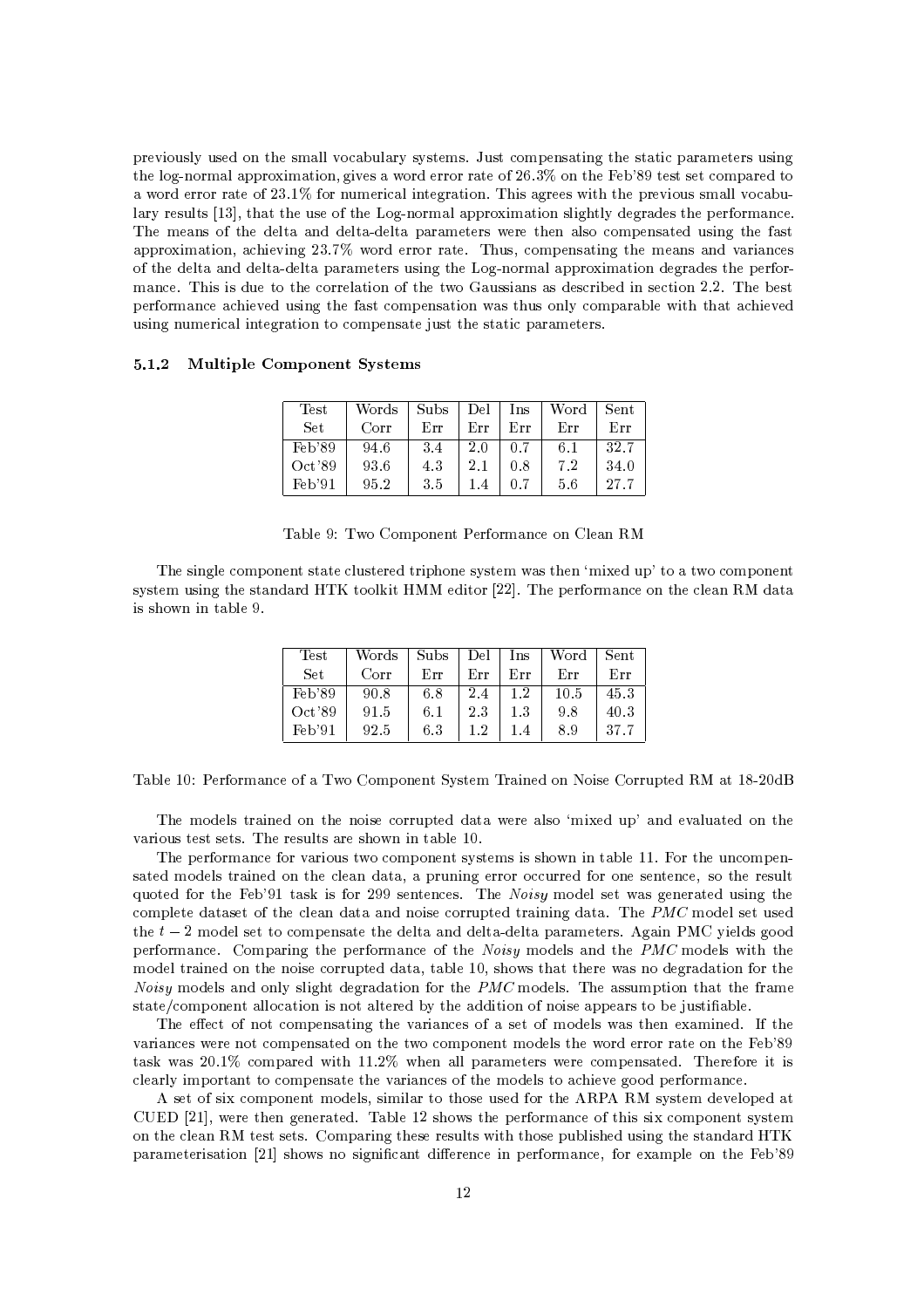| Model        | Test   | Words | Subs | Del | Ins | Word | Sent |
|--------------|--------|-------|------|-----|-----|------|------|
| <b>Set</b>   | Set.   | Corr  | Err  | Err | Err | Err  | Err  |
|              | Feb'89 | 66.1  | 29.4 | 4.6 | 9.1 | 43.1 | 84.0 |
| Clean        | Oct'89 | 75.0  | 21.1 | 4.0 | 8.5 | 33.5 | 783  |
|              | Feb'91 | 71.9  | 24.1 | 4.0 | 9.8 | 37.8 | 76.6 |
|              | Feb'89 | 90.7  | 6.8  | 2.5 | 0.9 | 10.2 | 473  |
| <b>Noisy</b> | Oct39  | 91.8  | 62   | 2.0 | 0.9 | 9.1  | 383  |
|              | Feb'91 | 92.6  | 6.0  | 1.4 | 1.4 | 8.8  | 37.0 |
|              | Feb'89 | 89.9  | 7.4  | 2.7 | 1.2 | 11.2 | 48.7 |
| <b>PMC</b>   | Oct'89 | 91.2  | 6.5  | 23  | 1.1 | 99   | 40.7 |
|              | Feb'91 | 91.6  | 6.9  | 14  | 1.2 | 95   | 40.3 |

Table 11: Comparison for a Two Component System of Uncompensated Models, Models trained on the Noise Corrupted Data using the Complete Data Set of the Clean Models and a Set of Compensated Models, Compensating all the Parameters on Additive Noise Corrupted RM at 18- $20dB$ 

| Test   | Words | Subs | Del | Ins | Word | $\operatorname{Sent}$ |
|--------|-------|------|-----|-----|------|-----------------------|
| Set    | Corr  | Err  | Err | Err | Err  | Err                   |
| Feb'89 | 96.1  | 2.3  | 1.5 | 0.4 | 43   | 25.3                  |
| Oct39  | 953   | 3.1  |     | 0.6 | 5.4  | 28.0                  |
| Feb'91 | 96.7  | 24   | 1.0 | 0.6 | 39   | 21.3                  |

Table 12: Performance of a Six Component System on Clean RM

test set using simple differences and the zeroth cepstra the word error rate was 4.3% compared to 4.5% using log-energy and linear regression parameters.

The six component system was then compensated. A comparison of the performance of these compensated models (*PMC*) with uncompensated models (*Clean*) is shown in table 13. The compensated models are more noise robust, for example compensating the models has reduced the word error rate of the Feb'89 test set by 78.3%, from 38.7% to 8.3% word error rate. Comparing these results with training on the noise corrupted data using the clean complete data set  $(Noisy)$ , shows little difference in performance, 7.3% word error rate compared to 8.3% word error rate, though again the performance of PMC is slightly worse.

The SNR was then decreased by 8dB and a new set of models generated. The results are shown in table 14. Even at 10-12dB the performance of the system is still good, 22.8% word error rate, compared to 86.6% word error rate when no compensation is applied, showing that PMC works even at poor SNRs.

#### $5.2$ **Additive and Convolutional Noise**

Convolutional noise was incorporated into the system, by removing the pre-emphasis on the test data. This results in the corrupted speech being attenuated at high frequencies and amplified at low frequencies compared to the clean speech. The six component system was then tested on RM with this additive and convolutional noise present. No *a-priori* knowledge, such as smoothness of the spectral difference was made about the convolutional noise, only that it was constant with time. The noise model used was trained under the new spectral tilt condition, as this model is expected to be generated on-line. A ten component global speech and silence model and cepstral mean parameters estimated using all the Feb'89 test set were used to calculate the spectral tilt difference. Table 15 shows the results. If no account is made of the convolutional noise it degrades performance, the word error rate rising from 8.3% to 15.2% on the Feb'89 test set. When the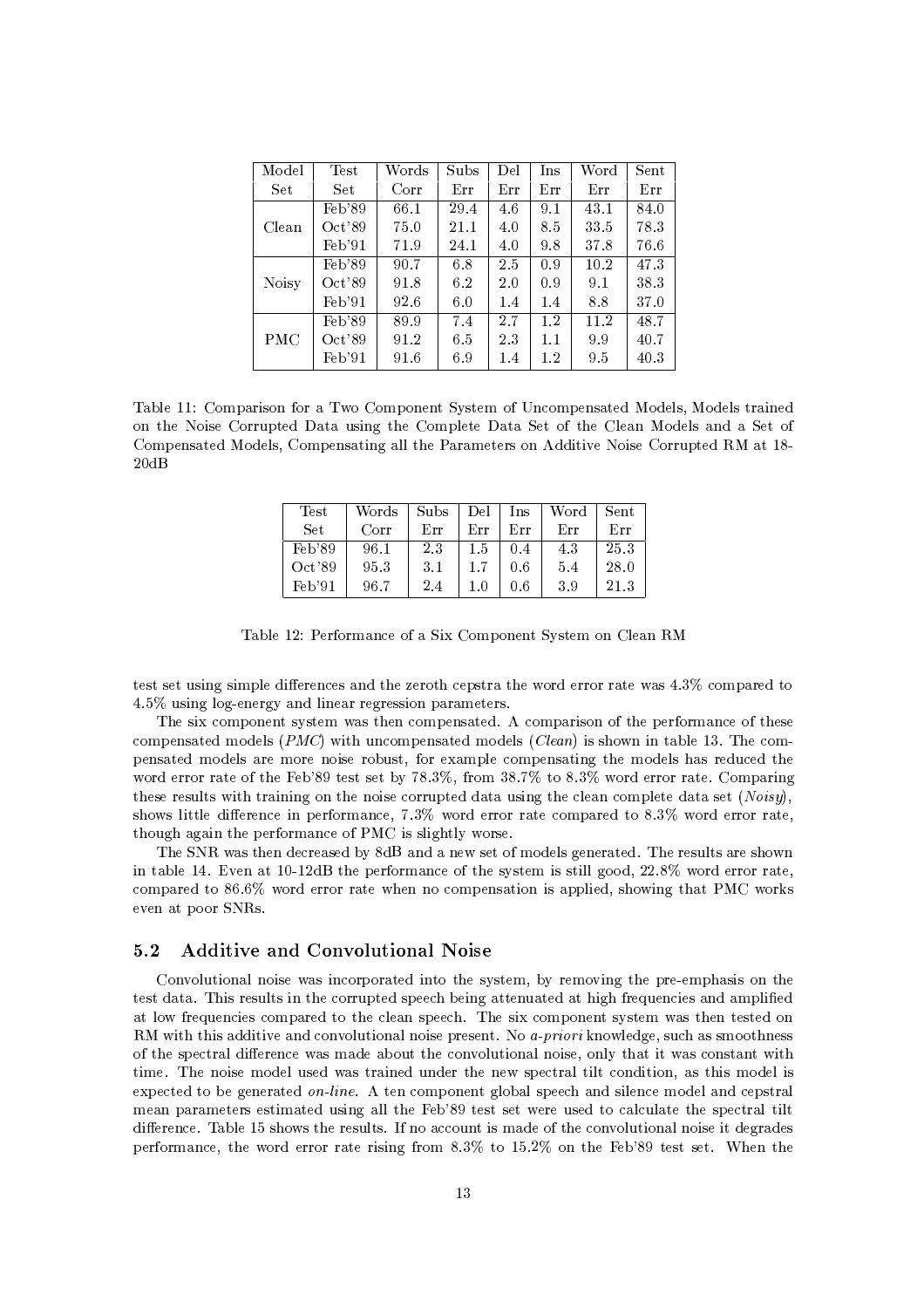| Model        | Test   | Words | Subs | Del     | Ins     | Word | Sent |
|--------------|--------|-------|------|---------|---------|------|------|
| Set          | Set.   | Corr  | Err  | Err     | Err     | Err  | Err  |
|              | Feb'89 | 71.2  | 25.3 | 36      | 9.9     | 38.7 | 80.0 |
| Clean        | Oct'89 | 77.6  | 19.1 | 3.3     | 95      | 32.0 | 74.3 |
|              | Feb'91 | 75.5  | 21.9 | 2.6     | 8.9     | 33.4 | 723  |
|              | Feb'89 | 93.4  | 4.6  | 2.0     | 0.8     | 73   | 38.0 |
| <b>Noisy</b> | Oct39  | 923   | 5.7  | 2.0     | 0.9     | 8.6  | 363  |
|              | Feb'91 | 94.5  | 4.4  | 1.0     | 1.4     | 6.9  | 30.0 |
|              | Feb'89 | 92.6  | 5.2  | 2.2     | 0.9     | 83   | 41.7 |
| <b>PMC</b>   | Oct39  | 92.8  | 5.1  | 2.0     | 0.9     | 8.1  | 36.3 |
|              | Feb'91 | 93.8  | 5.1  | $1.1\,$ | $1.1\,$ | 73   | 34.0 |

Table 13: Comparison of the Performance of Clean, Compensating all the parameters and training on Noisy Data given the Clean Complete Data Set for a Six Component System on Additive Noise Corrupted RM at 18-20dB

| Approx | Words | Subs | Del     | Ins | Word | Sent |
|--------|-------|------|---------|-----|------|------|
| SNR.   | Corr  | Err  | Err     | Err | Err  | Err  |
| 50     | 96.1  | 23   | $1.5\,$ | 0.4 | 4.3  | 25.3 |
| 20     | 92.6  | 5.2  | 2.2     | O 9 | 83   | 41.7 |
| 12     | 79.0  | 15.5 | 5.5     | 19  | 22.8 | 67.0 |

Table 14: Performance of a Six Component System, Compensating all the Parameters, on RM Feb'89 Test Set at Various SNR

| Test            | Spec                 | Comp           | Words | Subs | Del     | <b>lns</b> | Word | Sent |
|-----------------|----------------------|----------------|-------|------|---------|------------|------|------|
| Set             | Tilt                 | Tilt           | Corr  | Err  | Err     | Err        | Err  | Err  |
|                 | No                   | N <sub>0</sub> | 92.6  | 5.2  | 22      | 0.9        | 83   | 41.7 |
| $\text{Feb}'89$ | $\operatorname{Yes}$ | N <sub>0</sub> | 87.0  | 10.1 | 2.9     | 2.2        | 15.2 | 57.7 |
|                 | $\operatorname{Yes}$ | Yes            | 92.2  | 5.7  | $2.1\,$ | 0.9        | 8.7  | 423  |
|                 | No                   | N <sub>0</sub> | 92.8  | 5.1  | 2.0     | 0.9        | 8.1  | 36.3 |
| Oct'89          | Yes                  | N <sub>0</sub> | 88.6  | 8.8  | 2.6     | $2.2\,$    | 13.6 | 503  |
|                 | $\operatorname{Yes}$ | Yes            | 92.5  | 56   | 1.9     | 1.2        | 8.7  | 36.0 |
|                 | No                   | No             | 93.8  | 5.1  | 1.1     | 1.1        | 73   | 34.0 |
| $\text{Feb'}91$ | Yes                  | N <sub>0</sub> | 90.1  | 8.1  | 1.8     | 2.1        | 12.0 | 47.0 |
|                 | $\operatorname{Yes}$ | Yes            | 91.7  | 7.1  | $1.2\,$ | 1.8        | 10.1 | 38.0 |

Table 15: Comparison of the performance with and without Convolutional Noise on Additive Noise Corrupted RM at 18-20dB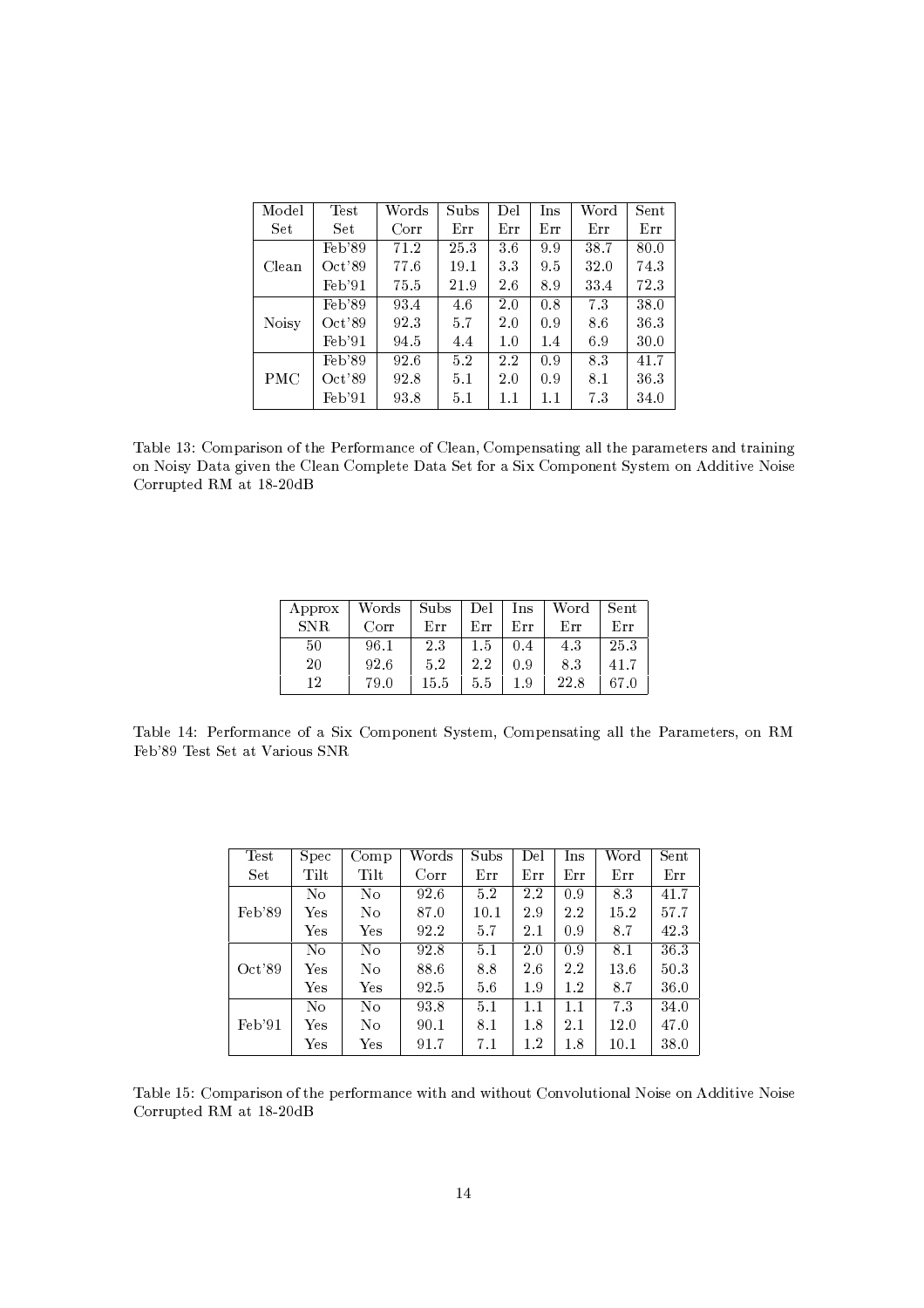spectral tilt is estimated using the extended version of PMC the error rate decreases back to 8.7%. only a slight degradation compared to the no spectral tilt case. It is worth noting that for simple difference parameters, as described here, the delta-delta parameters are robust to spectral tilt in the presence of additive noise. However delta parameters, which are robust to spectral tilt in quiet environments are not robust when additive noise is present. The degradation in performance of the Feb'91 test set due to the convolutional noise was greater than for the other test sets. Examining the results shows that speaker  $ALKO$  had a word error rate of 37.2% under additive and convolutional noise conditions, compared to 21.2% on additive noise conditions. Looking at the cepstral means associated with this speaker, shows a significantly different shift compared to the other speakers in the test set. Using the cepstral means from speaker ALKO to estimate the spectral tilt differences, reduced the error rate on  $ALK0$  to 21.9%, though the overall error rate on the Feb'91 test set rises to 11.2%. It would therefore be preferable to be able to adapt the models to variations in the values of the cepstral mean estimates, for example at the sentence level. This problem will be addressed in future work.

|      |      | Spec   Comp   Words   Subs   Del   Ins |                        |                  |      | Word   Sent |       |
|------|------|----------------------------------------|------------------------|------------------|------|-------------|-------|
| Tilt | Tilt | Corr                                   | Err                    | $Err$            | Err  | Err         | Err   |
| No   | N٥   | 79.0                                   | $15.5$   $5.5$   $1.9$ |                  |      | 22.8        | -67.0 |
| Yes  | Yes  | 81.1                                   | $15.3 -$               | 3.6 <sub>1</sub> | -3.6 | 22.6        | 67.3  |

Table 16: Comparison of the performance with and without Convolutional Noise on Additive Noise Corrupted RM at 10-12dB on the Feb'89 Test Set

The SNR was then decreased to 10-12dB and the performance of the six component system with convolutional noise was examined. Table 16 compares the performance with and without convolutional noise for this case. Again little degradation in performance is observed when convolutional noise is present.

## Conclusions 6

This paper has described the application of Parallel Model Combination (PMC) to a medium size vocabulary speech recognition task. Using this larger vocabulary system has highlighted the need to compensate the delta and delta-delta parameters to achieve good performance. For example a single component system achieves 23.1% word error rate on the Feb'89 task at 18-20dB when only the static parameters are compensated. Whereas compensating all the parameters, reduces the word error rate to 14.0% on the same task, a reduction of 39% in the word error rate. In order to effectively compensate the delta parameters, it is better to use an additional model set based on the statistics at time  $t-2$  to compensate the delta and delta-delta parameters. This was found to reduce the word error rate by about 8% on a single component Feb'89 task at 18-20dB. PMC has also been shown to work at lower SNRs, 10-12dB, showing that it can be useful as a compensation technique at poor SNRs.

An extended form of PMC which allows an explicit estimate of the spectral tilt difference to be made, even in the presence of additive interfering noise, was also investigated. For additive noise at 18-20dB and spectral tilt caused by not pre-emphasising the test data the system achieved a word error rate of 8.7% compared to 8.3% when no spectral tilt was present. This compares with 15.2% word error rate when only the additive noise is compensated for using PMC.

In this paper a series of experiments have shown that PMC may be used to achieve robust speech recognition on a medium vocabulary task under artificially corrupted convolutional and additive noise conditions. The performance under real conditions has not presently been evaluated. However, given that very few assumptions are made and that no tuning of the algorithms is required for specific noise conditions, it is felt that similar improvements in performance will be obtained under real test environments.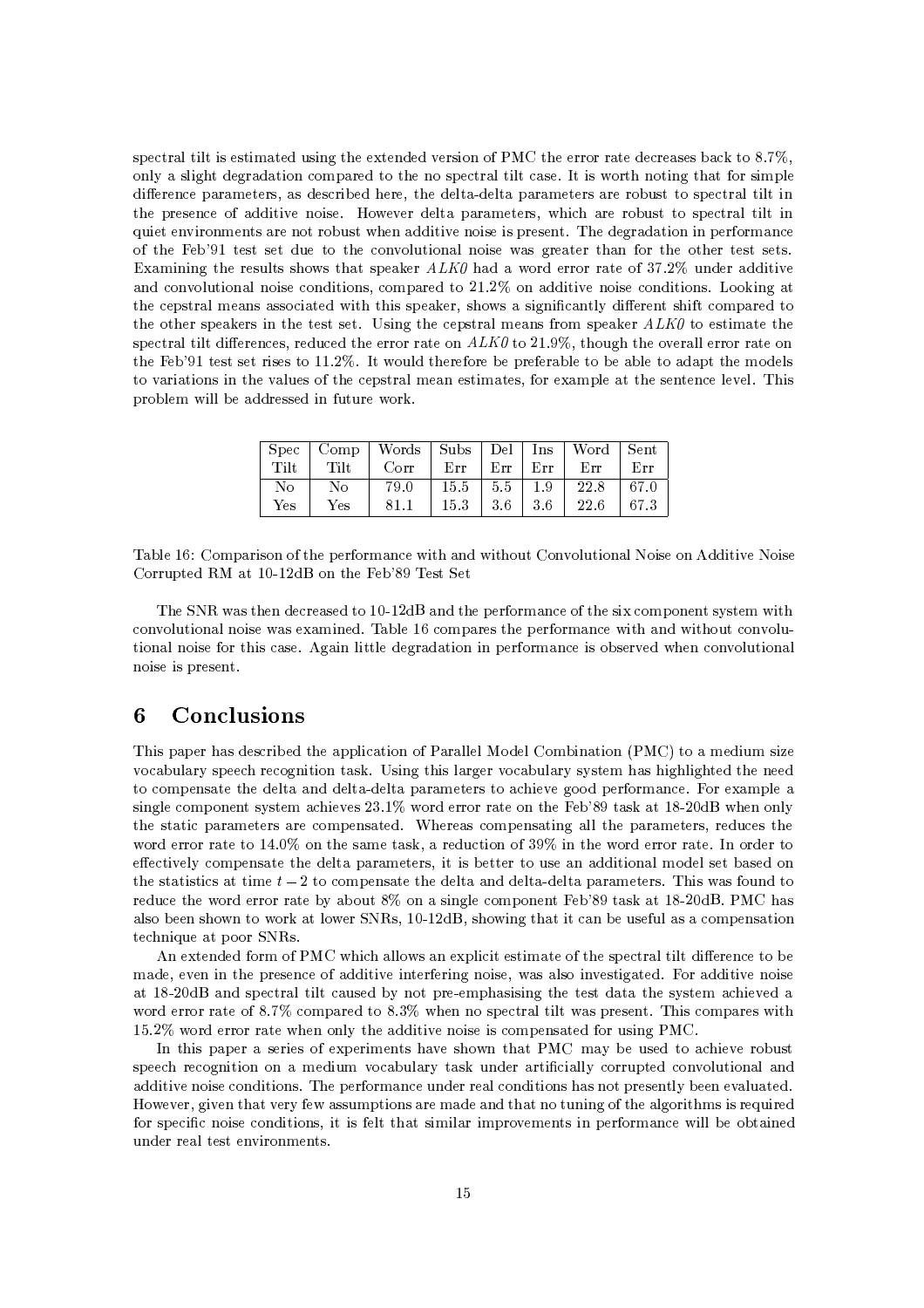# Acknowledgement

M. Gales is funded by a SERC studentship and a CASE award with DRA Malvern.

# References

- [1] A Acero and R M Stern. Robust speech recognition by normalization of the acoustic space. In Proceedings ICASSP, pages 893-896, 1991.
- [2] V L Beattie and S J Young. Noisy speech recognition using hidden Markov model state based filtering. In Proceedings ICASSP, pages 917-920, 1991.
- [3] V L Beattie and S J Young. Hidden Markov model state-based cepstral noise compensation. In Proceedings ICSLP, pages 519-522, 1992.
- [4] A D Berstein and I D Shallom. An hypothesized Wiener filtering approach to noisy speech recognition. In *Proceedings ICASSP*, pages 913-916, 1991.
- [5] S F Boll. Suppression of acoustic noise in speech using spectral subtraction. In IEEE Transactions ASSP, volume 27, pages 113-120, 1979.
- [6] H M Cung and Y Normandin. Noise adaptation algorithms for robust speech recognition. In Proceedings ESCA Workshop on Speech Processing in Adverse Conditions, pages 171–174, 1992.
- [7] A Erell and M Weintraub. Filterbank-energy estimation using mixture and markov models for recognition of noisy speech. IEEE Transactions SAP, pages 68-76, 1993.
- [8] S Furui. Toward robust speech recognition under adverse conditions. In Proceedings ESCA *Workshop in Speech Processing in Adverse Conditions, pages 31–42, nov 1992.*
- [9] L Gagnon. A noise reduction approach for non-stationary additive interference. Proceedings ESCA Workshop in Speech Processing in Adverse Conditions, pages 139-142, 1992.
- [10] M J F Gales and S J Young. An improved approach to the hidden Markov model decomposition of speech and noise. In Proceedings ICASSP, pages 233-236, 1992.
- [11] M J F Gales and S J Young. Cepstral parameter compensation for HMM recognition in noise. Speech Communication,  $12.231 - 240$ , 1993.
- [12] M J F Gales and S J Young. Parallel model combination for speech recognition in noise. Technical Report CUED/F-INFENG/TR135, 1993.
- [13] M J F Gales and S J Young. PMC for speech recognition in additive and convolutional noise. Technical Report CUED/F-INFENG/TR154, 1993.
- [14] D H Klatt. A digital filterbank for spectral matching. In Proceedings ICASSP, pages 573-576, 1979.
- [15] P Lockwood and J Boudy. Experiments with a non linear spectral subtractor (NSS), hidden Markov models and the projection, for robust speech recognition in cars. In *Proceedings* Eurospeech, pages 79-82, 1991.
- [16] D Mansour and B H Juang. The short-time modified coherence representation and noisy speech recognition. In IEEE Transactions ASSP, volume 37, pages 795-804, 1989.
- [17] B A Mellor and A P Varga. Noise masking in the MFCC domain for the recognition of speech in background noise. In *Proceedings IOA*, volume 14, pages 503-510, 1992.